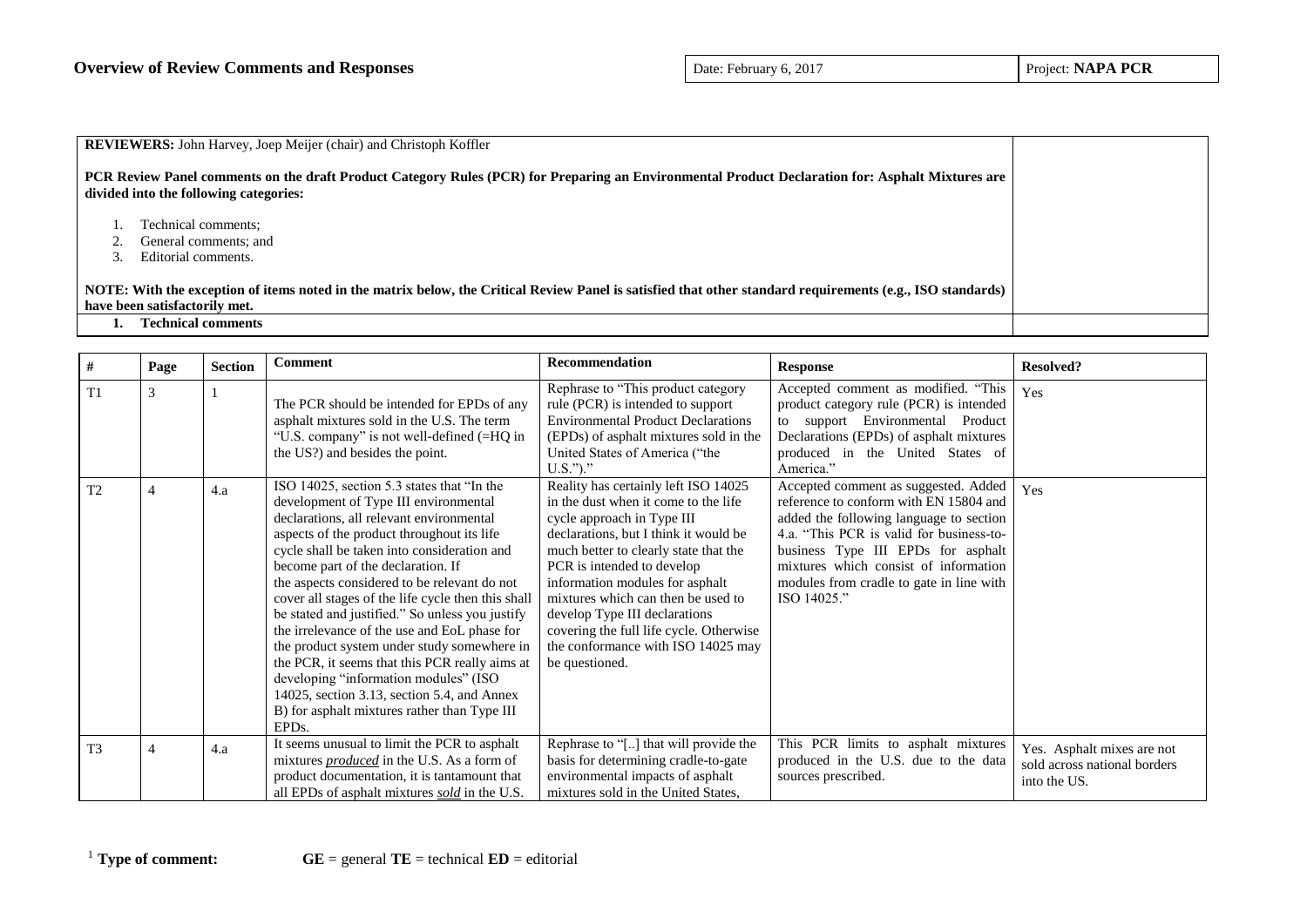| T <sub>4</sub> | $\overline{4}$ | 4.a.iii        | are based on the same PCR, regardless of<br>where they are produced, correct? See also<br>comment on section 1.<br>EPDs are publicly available information.<br>Limiting their use to certain LCA studies<br>seems odd, not sure what the intent is here.                                                                                                                                                                                                                                                  | including the federal district and<br>territories."<br>TBD - maybe rephrase to make the<br>intent clearer                                                                                                                                                                                                                                                                                                                                                                                                                                   | Accepted comment as suggested and<br>clarified text as follows: "Life cycle<br>assessment comparisons of pavement<br>designs may use EPDs produced<br>through this program as a data input.<br>Comparison of life cycle environmental<br>impacts of different pavement designs<br>are only valid if similar system<br>boundaries and secondary data sources                                                                                                                                                                                                                    | Yes |
|----------------|----------------|----------------|-----------------------------------------------------------------------------------------------------------------------------------------------------------------------------------------------------------------------------------------------------------------------------------------------------------------------------------------------------------------------------------------------------------------------------------------------------------------------------------------------------------|---------------------------------------------------------------------------------------------------------------------------------------------------------------------------------------------------------------------------------------------------------------------------------------------------------------------------------------------------------------------------------------------------------------------------------------------------------------------------------------------------------------------------------------------|--------------------------------------------------------------------------------------------------------------------------------------------------------------------------------------------------------------------------------------------------------------------------------------------------------------------------------------------------------------------------------------------------------------------------------------------------------------------------------------------------------------------------------------------------------------------------------|-----|
| T <sub>5</sub> | 5              | 4.a.iv         | It is unclear how this expectation would be<br>established or confirmed. The EPDs should<br>contain enough information that enables the<br>reader to make that assertion.                                                                                                                                                                                                                                                                                                                                 | If not already required, add a<br>requirement about disclosing the<br>relevant product characteristics in the<br>EPD that enable the reader to assess<br>the comparability of function and<br>performance of different mixtures.<br>I am not sure what the difference<br>between a functional and a design<br>performance criterion are. Should be<br>reworded to say that they meet same<br>performance criteria only, or same<br>performance criteria and same<br>specifications to be comparable if<br>want that additional restriction. | for all pavement material inputs."<br>Accepted comment as suggested and<br>clarified text as follows: "EPDs in<br>conformance with this program for<br>asphalt mixtures are comparable if the<br>mixtures are expected to meet similar<br>functional and design performance<br>criteria as specified by the customer."<br>RW: Accepted comment and clarified<br>the text as follows: "EPDs in<br>conformance with this program for<br>asphalt mixtures are comparable if the<br>mixture are expected to meet similar<br>performance criteria as specified by the<br>customer." | Yes |
| T <sub>6</sub> | 8              | $\overline{7}$ | The textbox on "Asphalt Production<br>Temperature" states that "no differentiation is<br>made between a "hot" asphalt mixture and a<br>"warm" asphalt mixture; instead, for each<br>asphalt mixture, the plant production<br>temperature will be declared in the EPD".<br>What does "no differentiation is made" mean<br>for the resulting EPDs? Is the energy<br>consumption modeled in the production of<br>the mixtures not based on primary data and<br>will it not differ for hot and warm mixtures? | Please clarify                                                                                                                                                                                                                                                                                                                                                                                                                                                                                                                              | Accepted comment as suggested and<br>clarified text as follows: "Reducing<br>production temperatures can reduce<br>energy requirements and thus lower the<br>environmental impact of asphalt<br>production. Different plants achieve<br>temperature reductions in different<br>ways; however, the use of RAP and/or<br>polymer-modified asphalts can limit<br>how much temperatures can be reduced.<br>This creates significant variability in the                                                                                                                             | Yes |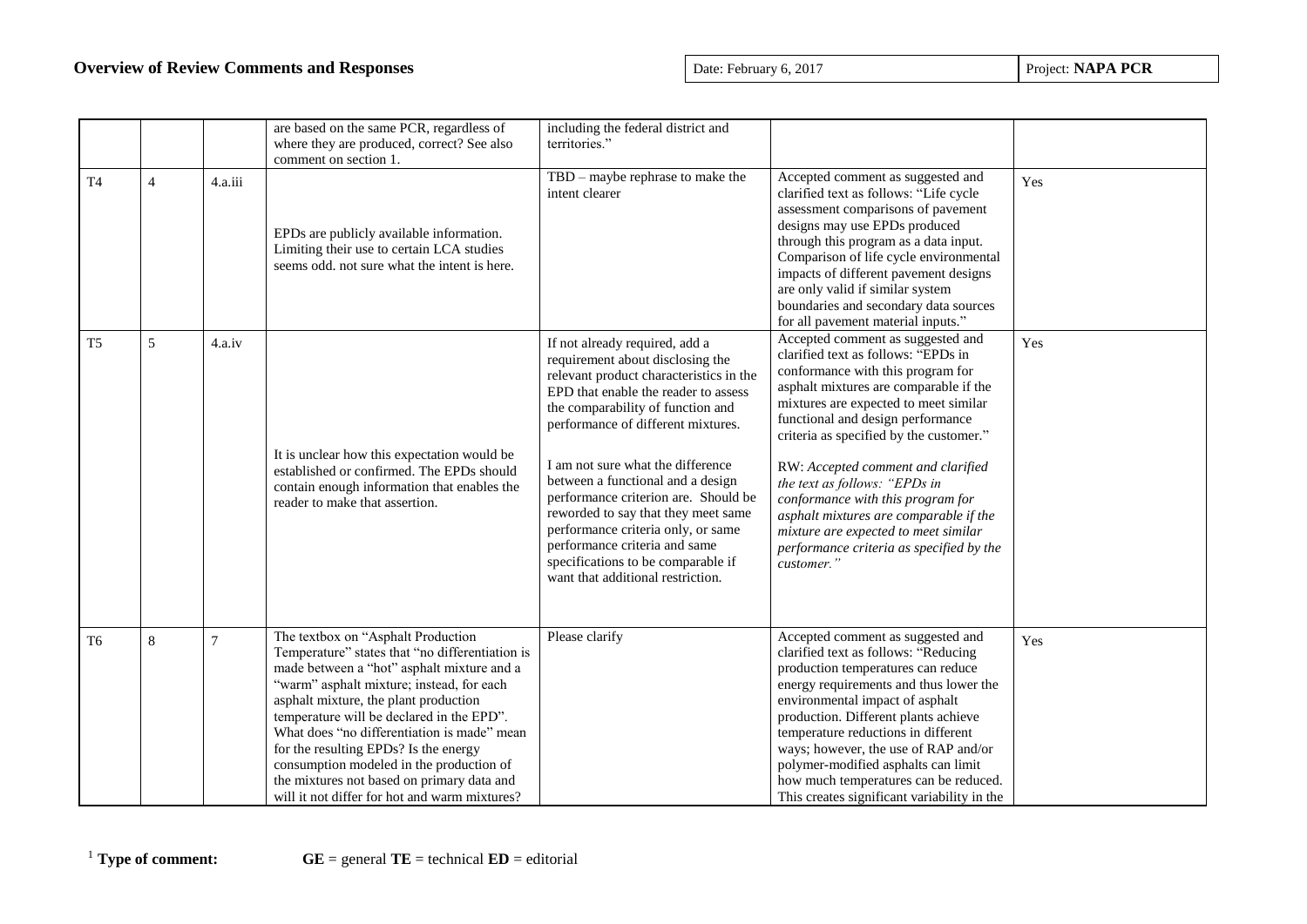|                |    |        | Or does it simply mean that while the<br>production temperature is disclosed in the<br>EPD, the specific mixture doesn't have to be<br>declared as either a hot or a warm mixture?                                                                                                                                                                                                                                                                                                                                                                                        |                                                                                                                                                                                                                                                                                                                                                                                                                                                                                                                                                                                                       | actual temperatures at which asphalt<br>mixtures are produced. Furthermore,<br>energy consumption at plants is not<br>recorded separately per mix design.<br>Therefore, the reduced energy<br>consumption of asphalt mixtures using<br>warm-mix technologies currently cannot<br>be isolated from the energy<br>consumption of mixes produced at<br>traditional temperatures. To recognize<br>production efforts to reduce energy<br>consumption, the plant production<br>temperature for each asphalt mixture<br>will be declared in the EPD." |     |
|----------------|----|--------|---------------------------------------------------------------------------------------------------------------------------------------------------------------------------------------------------------------------------------------------------------------------------------------------------------------------------------------------------------------------------------------------------------------------------------------------------------------------------------------------------------------------------------------------------------------------------|-------------------------------------------------------------------------------------------------------------------------------------------------------------------------------------------------------------------------------------------------------------------------------------------------------------------------------------------------------------------------------------------------------------------------------------------------------------------------------------------------------------------------------------------------------------------------------------------------------|-------------------------------------------------------------------------------------------------------------------------------------------------------------------------------------------------------------------------------------------------------------------------------------------------------------------------------------------------------------------------------------------------------------------------------------------------------------------------------------------------------------------------------------------------|-----|
| T <sub>7</sub> | 8  | 8      | ISO 14025 doesn't know the term or concept<br>of a "declared unit". EN 15804 introduced this<br>term to the EPD world. Same for cradle-to-<br>gate EPDs that do not require further<br>justification of why use and EoL were<br>excluded.                                                                                                                                                                                                                                                                                                                                 | I think it would be easier if you didn't<br>claim conformance with ISO 14025,<br>but instead claimed conformance with<br>EN15804 and only referenced ISO<br>14025. Then the chosen system<br>boundary and the declared unit<br>(instead of a functional unit) would be<br>much less of an issue.                                                                                                                                                                                                                                                                                                      | See response for T2.                                                                                                                                                                                                                                                                                                                                                                                                                                                                                                                            | Yes |
| T <sub>8</sub> | 8  | 9.b    | A1, A2, A3, etc. are called "modules" in the<br>CEN standards                                                                                                                                                                                                                                                                                                                                                                                                                                                                                                             | Change "phases" to "modules"<br>throughout the document                                                                                                                                                                                                                                                                                                                                                                                                                                                                                                                                               | Accepted comment as suggested.                                                                                                                                                                                                                                                                                                                                                                                                                                                                                                                  | Yes |
| T <sub>9</sub> | 10 | $A1-1$ | The Asphalt Institute is currently evaluating<br>different options to allocate energy<br>consumption across refinery products, but<br>economic allocation is definitely out of the<br>picture because they will not consider the<br>refinery a black box to be allocated in its<br>entirety, but collect data only on the two<br>process steps involved in asphalt production.<br>This means that either the resulting LCI<br>wouldn't comply with the current language in<br>the PCR or the PCR would have to be<br>updated as soon as the AI data becomes<br>available. | TBD. If an update of the PCR once<br>the AI LCI becomes available is not<br>feasible, then the language in the PCR<br>should be revised. It is unusual to try<br>to govern the allocation approach of<br>upstream inventories in a PCR. The<br>PCR should just be limited to<br>prescribing any allocation that may<br>become necessary when producing<br>the asphalt mixture from its<br>ingredients. This would not preclude<br>you from using certain upstream data<br>in your tool, but it makes the tool<br>more flexible to switch to datasets<br>that are not based on economic<br>allocation. | This section has been revised to remove<br>references to data sources as follows.<br>"Data for all these processes will be<br>based on secondary data sources, as<br>prioritized in Section 13.b."                                                                                                                                                                                                                                                                                                                                              | Yes |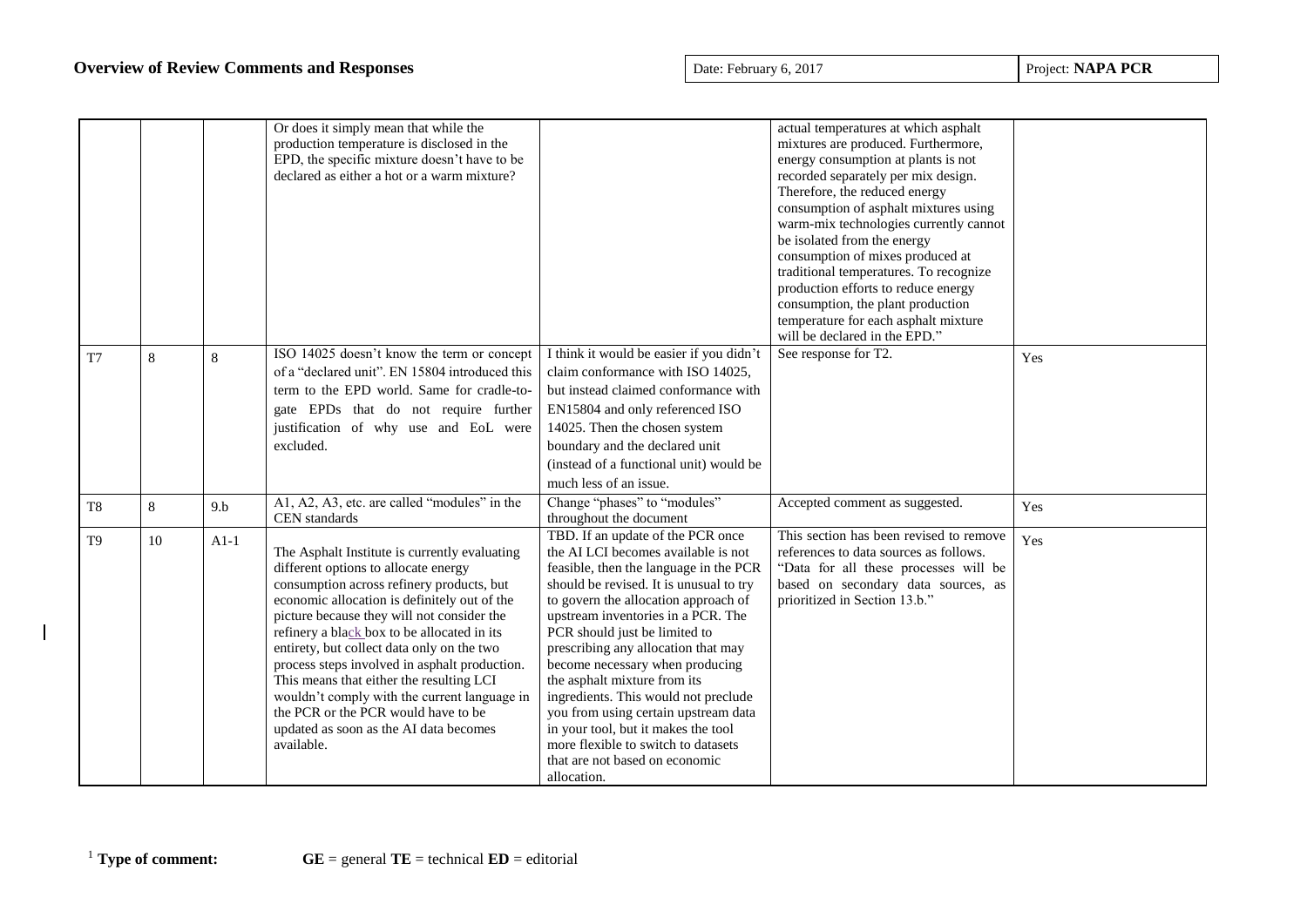| T <sub>10</sub> | 10 | $A1-1$   | Regardless of the above, the mention of the<br>allocation approach in this section seems odd.<br>There should be a dedicated section on<br>allocation somewhere.                                                                                                                                                                                | Delete sentence on allocation<br>approach here and (maybe) move to a<br>dedicated section on allocation which<br>should primarily focus on any<br>allocation in foreground processes<br>based on primary data.         | Deleted noted sentences.<br>See T9.                                                                                                                                                                                                                                                           | Yes |
|-----------------|----|----------|-------------------------------------------------------------------------------------------------------------------------------------------------------------------------------------------------------------------------------------------------------------------------------------------------------------------------------------------------|------------------------------------------------------------------------------------------------------------------------------------------------------------------------------------------------------------------------|-----------------------------------------------------------------------------------------------------------------------------------------------------------------------------------------------------------------------------------------------------------------------------------------------|-----|
| T11             | 10 | $A1-1$   | What Yang did in her Master thesis is plain<br>and simple economic allocation, which is<br>always based on mass output times revenue<br>per mass output. She just made it seem more<br>complicated than it was;-p                                                                                                                               | Rephrase to "Economic allocation is<br>used to allocate the relative impacts of<br>the crude oil refining process across<br>the different co-products (Yang,<br>$2014$ ."                                              | Sentences were deleted in response to<br>comment T10.                                                                                                                                                                                                                                         | Yes |
| T <sub>12</sub> | 10 | A2       | This is also about transportation modes, not<br>just distances. Likewise, it is also about fuels<br>and not just raw materials.                                                                                                                                                                                                                 | Change to "Transportation modes and<br>distances of raw materials and fuels to<br>the asphalt mixture manufacturing<br>plant are to be based on primary data.<br>However, transportation processes<br>that are $[]$ ". | Accepted<br>modified:<br>comment<br>as<br>"Transportation modes and distances of<br>raw materials to the asphalt mixture plant<br>are considered to be primary data<br>collected in accordance with Section<br>13.a. However transportation that is part<br>of upstream processes $[\dots]$ " | Yes |
| T13             | 10 | $A2-3$   | Unclear why you have to assume that the<br>asphalt binder comes from a refinery (instead<br>of a terminal) if it will be based on primary<br>data in any case. Also, this is about<br>transportation distance, so whether it is<br>transported 100 miles from a refinery or 100<br>miles from a terminal is irrelevant.                         | Delete sentence                                                                                                                                                                                                        | Accepted comment as modified.<br>"Transportation of asphalt binder from<br>the refinery or terminal to the asphalt<br>mixture plant. This will be based on<br>primary data collected for each plant."                                                                                         | Yes |
| T14             | 10 | $A2-2$   | On page 11, natural gas is only transported<br>from extraction to the asphalt mixture<br>production plant, so this paragraph seems off.<br>Also, it will be close to impossible to model<br>the transportation of natural gas from the<br>actual extraction site to the asphalt mixture<br>plant. We should limit this to Tier 1<br>transports. | Change to "Transportation of natural<br>gas from natural gas supplier to<br>asphalt mixture manufacturing plant.<br>This will be based on primary data<br>collected for each plant."                                   | According to the metadata, the<br>inventory is from extraction to<br>combustion in industrial boiler,<br>therefore transportation is assumed to be<br>included.                                                                                                                               | Yes |
| T <sub>15</sub> | 12 | $A3-1$   | Electricity is not listed here even though it<br>says "Energy (fuel and electricity)" at the<br>beginning.                                                                                                                                                                                                                                      | Add electricity; also, are there any<br>asphalt mix plants that produce their<br>own electricity on site?                                                                                                              | A3-1 is correct as written. Items a to h are<br>activities that use either fuel or<br>electricity. For example, fuel would be<br>used in the burner used for drying<br>aggregates while electricity would be<br>used in the movement of material and<br>mixing processes.                     | Yes |
| T16             | 12 | $A3-2.a$ | If you are asking for the water input into<br>manufacturing, is any of this water leave the                                                                                                                                                                                                                                                     | If not all the water that is used is also<br>consumed, add a point d to A3-3                                                                                                                                           | Correct, all water is consumed via<br>evaporation or shipped with the product.                                                                                                                                                                                                                | Yes |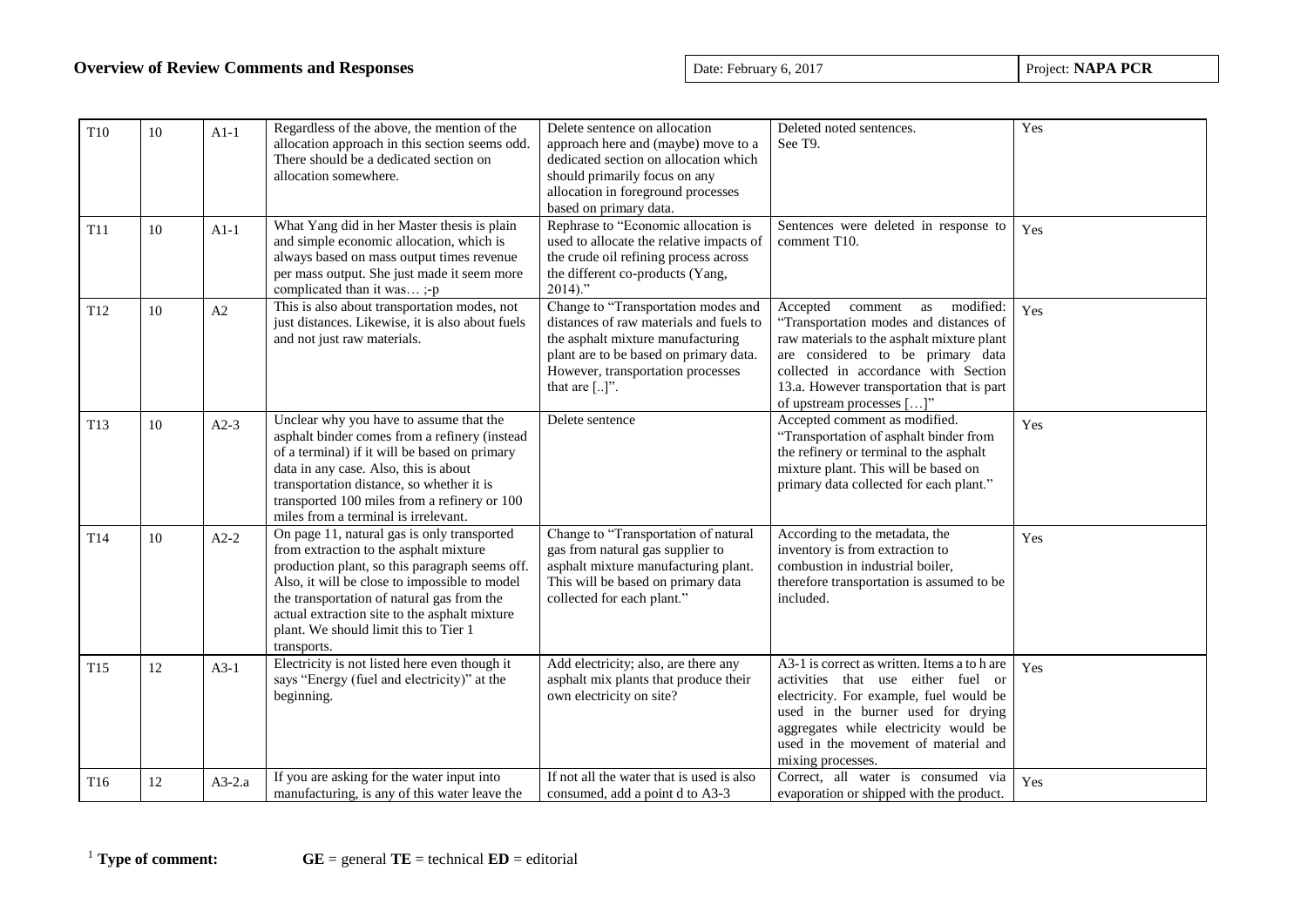|                 |    |      | facility as wastewater or is all either<br>evaporated or shipped with the product? If<br>practitioners wanted to use the NAPA<br>datasets to calculate water consumption and<br>no water outputs are reported (see A3-3), then<br>all of the inputs would be considered<br>consumed.                                                                                                                                                   | stating "Total amount of water<br>discharged to waste water treatment<br>or to surface water".<br>If any water does go to external<br>treatment, then you would have to add<br>this process to the system boundary<br>and your tool, though, unless it meets<br>your cut-off criteria.                                                                                                                                                                                            |                                                                                                                                                                                                                                                                                                                                                                                                                                                                                                                                       |     |
|-----------------|----|------|----------------------------------------------------------------------------------------------------------------------------------------------------------------------------------------------------------------------------------------------------------------------------------------------------------------------------------------------------------------------------------------------------------------------------------------|-----------------------------------------------------------------------------------------------------------------------------------------------------------------------------------------------------------------------------------------------------------------------------------------------------------------------------------------------------------------------------------------------------------------------------------------------------------------------------------|---------------------------------------------------------------------------------------------------------------------------------------------------------------------------------------------------------------------------------------------------------------------------------------------------------------------------------------------------------------------------------------------------------------------------------------------------------------------------------------------------------------------------------------|-----|
| T17             | 12 | 10.a | 10.a states that "data gaps may be filled by<br>conservative assumptions with average or<br>generic data". Why have this option if you<br>can instead apply cut-off criteria which will<br>always result in a lower footprint than proxy<br>data, especially if these are based on<br>conservative assumptions? Seems you're<br>trying to accommodate everyone's<br>preferences here, but you may as well delete<br>10.a in that case. | Make proxy approach mandatory and<br>clarify that this applies to foreground<br>unit processes based on primary data<br>only. Upstream LCIs may use either<br>approach.                                                                                                                                                                                                                                                                                                           | This language is in accordance with<br>EN 15804's cutoff rules. Average or<br>generic data does not refer to proxy data<br>and the language was modified as<br>follows to further clarify.<br>"Data gaps may be filled by conservative<br>assumptions with average or generic data<br>from secondary data sources as<br>prescribed in section 13.b."                                                                                                                                                                                  | Yes |
| T <sub>18</sub> | 12 | 10.b | I think that you mean 1% of the total energy<br>usage (i.e., fuels, electricity) rather than 1%<br>of the total primary energy usage. A unit<br>process in the foreground system usually<br>doesn't have primary energy as an input.<br>Also, fuels have a mass, too, so they may be<br>excluded here.                                                                                                                                 | If you keep 10.b, change to "In case<br>of insufficient input data or data gaps<br>for a unit process, the cutoff criteria<br>shall be 1% of the total energy inputs<br>(i.e., fuels and electricity based on<br>higher heating value) and 1% of the<br>total mass input (excluding fuels) of<br>that unit process".                                                                                                                                                              | Accepted comment as modified to be in<br>accordance with EN 15804 as was<br>recommended in previous comments.<br>Text was clarified as follows "In case of<br>insufficient input data or data gaps for a<br>unit process, the cutoff criteria shall be<br>1% of the total energy used in the model<br>(i.e., fuels and electricity based on lower<br>heating value) or 1% of the total mass<br>inputs for the model (excluding fuels)."                                                                                               | Yes |
| T <sub>19</sub> | 12 | 10.b | Unclear that the 5% also refer to the unit<br>process.                                                                                                                                                                                                                                                                                                                                                                                 | Change to "The total sum of<br>neglected input flows shall not exceed<br>5% of energy usage and mass inputs<br>of the unit process."<br>Regardless of what EN15804 states, it<br>is still unclear how you would<br>establish 100% of energy use and<br>mass inputs for the "model" in its<br>entirety. If this refers to the<br>elementary flows in the final<br>inventory, then 5% is a very large<br>amount of mass or energy that may<br>potentially be excluded. That's given | Accepted comment as modified to be in<br>accordance with EN 15804 as was<br>recommended in previous comments.<br>Text was clarified as follows "The total<br>sum of data that meets the cutoff criteria<br>shall not exceed 5% of total energy use<br>and 5% of total mass inputs for the<br>model."<br>RW: Accepted comment and language in<br>document was altered to as follows: "In<br>the case of insufficient input data or data<br>gaps for a unit process, the cutoff criteria<br>shall be 1% of the total energy used in the | Yes |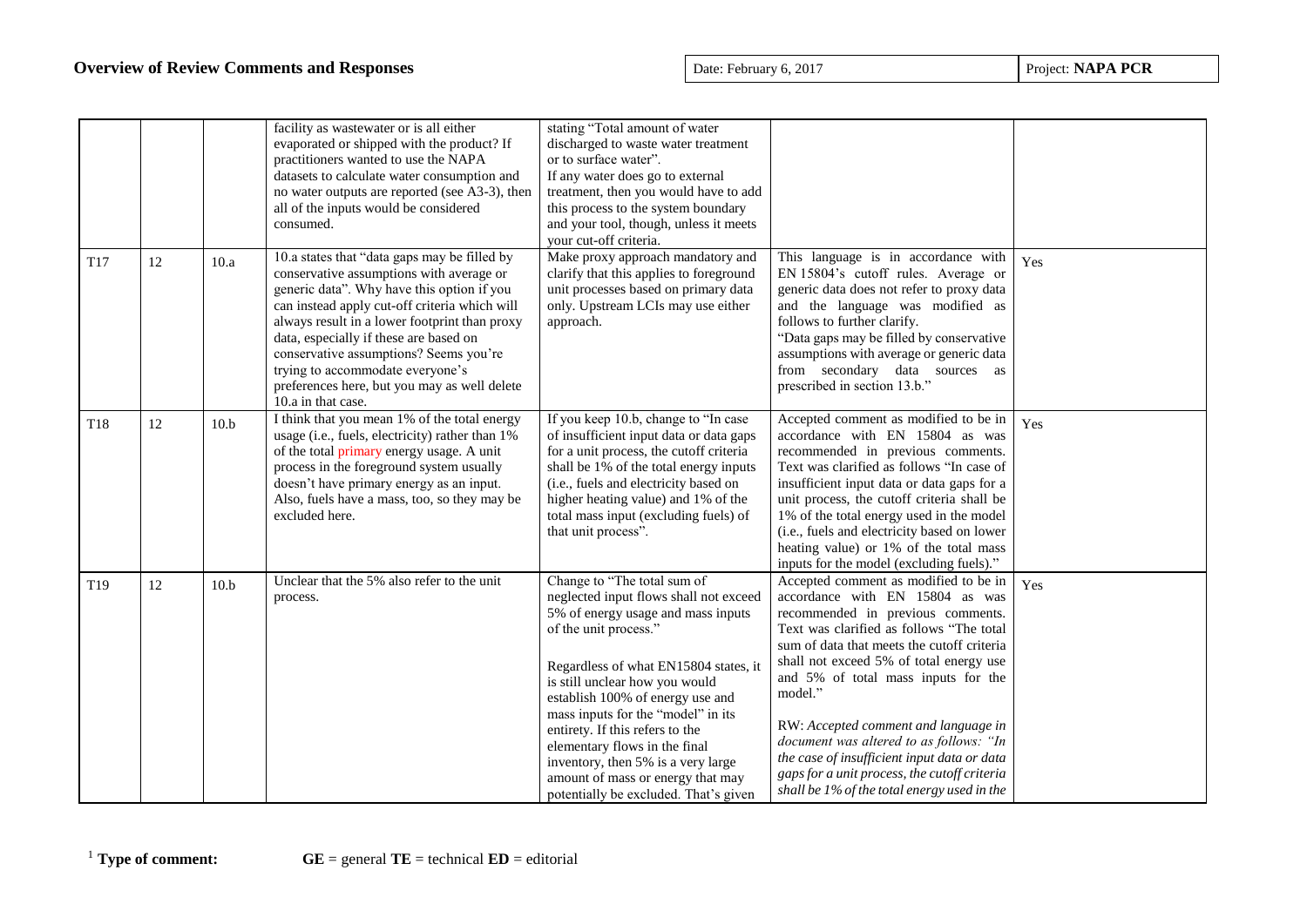|            |    |      |                                                                                                                                                                                                                                                                     | you are able to calculate the 100%; I<br>don't know how you would do this in<br>the presence of data gaps.<br>If it is not based on elementary flows,<br>then what is it based on? Current<br>standard language is not very clear in<br>this regard, so you have the<br>opportunity to do it better then<br>EN15804 by specifying the<br>requirements or exceeding it. So to<br>clarify EN15804, the 100% should be<br>based on the inputs into the<br>foreground processes that make up | foreground unit processes (i.e., fuels and<br>electricity based on lower heating<br>values) or $1\%$ of the total mass inputs for<br>the foreground unit processes (excluding<br>fuels) whichever is lesser."<br>"Materials that are less than 1% of the<br>total mass inputs for the ground unit<br>processes (excluding fuel)"                                                                                                                                    |     |
|------------|----|------|---------------------------------------------------------------------------------------------------------------------------------------------------------------------------------------------------------------------------------------------------------------------|------------------------------------------------------------------------------------------------------------------------------------------------------------------------------------------------------------------------------------------------------------------------------------------------------------------------------------------------------------------------------------------------------------------------------------------------------------------------------------------|---------------------------------------------------------------------------------------------------------------------------------------------------------------------------------------------------------------------------------------------------------------------------------------------------------------------------------------------------------------------------------------------------------------------------------------------------------------------|-----|
|            |    |      |                                                                                                                                                                                                                                                                     | the "model". That would be a lot<br>clearer than saying X% of the<br>"model".<br>in this statement it says that criteria<br>for cut off are either 1% mass or 1%<br>of energy. It does not state whether                                                                                                                                                                                                                                                                                 |                                                                                                                                                                                                                                                                                                                                                                                                                                                                     |     |
|            |    |      |                                                                                                                                                                                                                                                                     | the greater or the lesser of these<br>governs. State which governs, or<br>alternatively state that must meet both<br>criteria.                                                                                                                                                                                                                                                                                                                                                           |                                                                                                                                                                                                                                                                                                                                                                                                                                                                     |     |
| <b>T20</b> | 13 | 10.c | How can "impacts" be calculated as a<br>percentage of "energy use and mass"? I think<br>this is a typo. Also, it is unclear whether this<br>threshold is to be met on an individual unit<br>process level or on the level of the cradle-to-<br>gate product system. | Change to "The total sum of<br>neglected impacts for the asphalt<br>mixture shall not exceed 5% in any of<br>the considered impact categories."                                                                                                                                                                                                                                                                                                                                          | This was duplicative and therefore<br>deleted.                                                                                                                                                                                                                                                                                                                                                                                                                      | Yes |
| T21        | 13 | 10.d | Again, clarify that the 1% applies on a unit<br>process level. Also, how do you know that<br>they will ALWAYS fall below the 1%?                                                                                                                                    | Change to "Materials that may<br>constitute less than 1% of the total<br>mass input into a unit process<br>(excluding fuels) but are considered<br>environmentally relevant include []"                                                                                                                                                                                                                                                                                                  | Accepted comment as modified to be in<br>accordance with EN 15804 which was<br>recommended by previous comments.<br>Text was clarified as follows "Materials<br>that are less than 1% of the total mass<br>inputs for the model (excluding fuel), but<br>which are considered environmentally<br>relevant, include chemical additives and<br>polymers such as those listed below."<br>Furthermore with current technologies<br>we can confidently assume that these | Yes |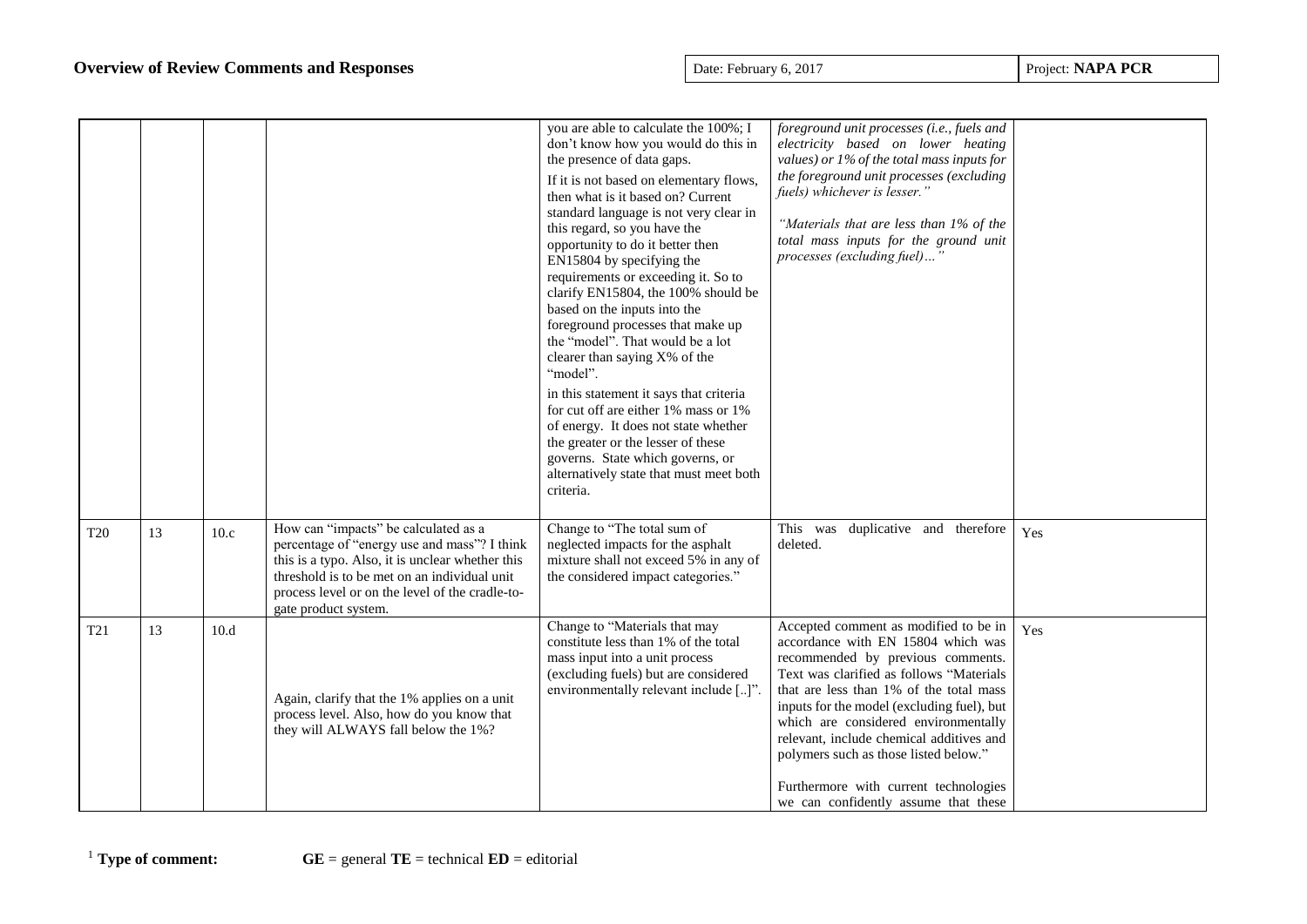|                 |    |          |                                                                                                                                                                                                                                                                                                                                                                                                                                                  |                                                                                                                                                                                                                    | additives are below 1% of the total mass<br>input modelled. For example, most<br>polymers are added into asphalt at 2-3%<br>of the binder weight. Highly modified<br>binders (HiMA) (which are rarely used)<br>can contain up to 8%. If an asphalt mix<br>had an asphalt content of 6%, then the<br>polymer would only take up 0.18% of the<br>mix for a common binder or 0.48% for a                                                                                                                                                                                                     |     |
|-----------------|----|----------|--------------------------------------------------------------------------------------------------------------------------------------------------------------------------------------------------------------------------------------------------------------------------------------------------------------------------------------------------------------------------------------------------------------------------------------------------|--------------------------------------------------------------------------------------------------------------------------------------------------------------------------------------------------------------------|-------------------------------------------------------------------------------------------------------------------------------------------------------------------------------------------------------------------------------------------------------------------------------------------------------------------------------------------------------------------------------------------------------------------------------------------------------------------------------------------------------------------------------------------------------------------------------------------|-----|
|                 |    |          |                                                                                                                                                                                                                                                                                                                                                                                                                                                  |                                                                                                                                                                                                                    | HiMA mixture.<br>GTR is a little different because it is<br>commonly used up to 12%. For the same<br>AC, this would be 0.72% of a mix mass.<br>Asphalt rubber is the only case where this<br>might change. For an asphalt rubber<br>mixture, you can use up to 20% rubber<br>by binder weight with a higher AC<br>content. This might be 8%. In this case,<br>the rubber might be 1.6% of the mass of<br>the mixture; however, this is rare and<br>especially rare for projects that are most<br>likely requesting EPDs (i.e. parking lots).<br>In any case, the use of such materials is |     |
| T <sub>22</sub> | 13 | 11.a.iii | It seems odd to exclude alternative energy<br>technologies only. If a plant had its own<br>natural gas CHP plant, the manufacturing and<br>maintenance of that plant would likewise be<br>excluded.                                                                                                                                                                                                                                              | Rephrase to "Any the manufacturing<br>and maintenance of any equipment<br>used for on-site generation of<br>electricity or heat."                                                                                  | required to be clearly stated on the EPD.<br>Accepted comment as modified. "Any<br>equipment used for on-site generation of<br>electricity or heat;"                                                                                                                                                                                                                                                                                                                                                                                                                                      | Yes |
| T <sub>23</sub> | 13 | 11.a     | You technically consider "operations" and<br>"personnel" to be a "materials" by including<br>it in this list. Section a states "Upstream<br>impacts of extraction, production, and<br>manufacturing of any material that is not<br>consumed in the production of the asphalt<br>mixture is considered to be part of the plant<br>infrastructure and is therefore explicitly<br>excluded from the system boundary. These<br>[materials] include:" | Rephrase text before the list of<br>excluded items to also apply to<br>operations and personnel or separate<br>the two into a second list ("In<br>addition, the following are excluded<br>from system boundary:"). | Clarified<br>bullets<br>for<br>general<br>management, office, and headquarter<br>operations and personnel as follows.<br>"Any materials consumed by the general<br>management, office, and headquarters<br>operations; and<br>Any office materials consumed at the<br>plant or energy consumed by personnel<br>commuting to and from the asphalt mix<br>plant"                                                                                                                                                                                                                            | Yes |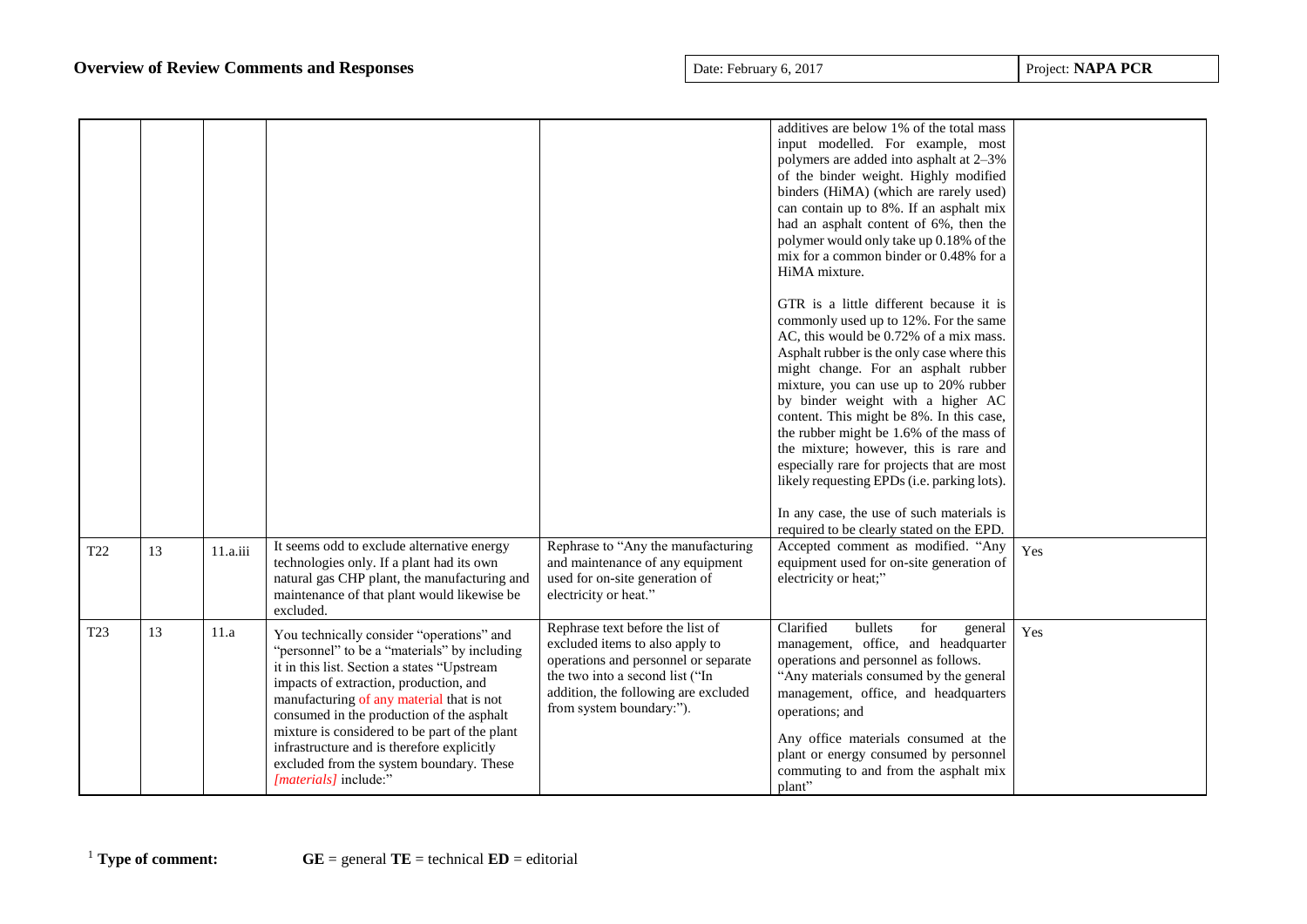|                 |    |      |                                                                                          | If anything, the argument should be                                      | Point understood, however the point of                                      |     |
|-----------------|----|------|------------------------------------------------------------------------------------------|--------------------------------------------------------------------------|-----------------------------------------------------------------------------|-----|
| T <sub>24</sub> | 13 | 11.a | The argument given in the text box is flawed,<br>but unfortunately very common in LCA to | that something is (a) the same for                                       | this EPD program is for asphalt mix                                         | Yes |
|                 |    |      | this very day. It is not sufficient to argue that                                        | both and (b) not expected to have a                                      | producers to communicate<br>the                                             |     |
|                 |    |      | everything that is the same between product                                              | relevant contribution to ANY of the                                      | environmental performance of asphalt                                        |     |
|                 |    |      | systems can be excluded from the system                                                  | considered impact categories (which                                      | mixtures to agency engineers and                                            |     |
|                 |    |      | boundary because it won't affect the                                                     | is quite the audacious assumption).                                      | architects who have control over                                            |     |
|                 |    |      | conclusions. While the absolute difference                                               |                                                                          | specifying various asphalt mixture                                          |     |
|                 |    |      | between product systems and the direction of                                             | However, in that case you can                                            | requirements in line with accepted LCA                                      |     |
|                 |    |      | the decision will not be affected, the percent                                           | exclude these things based on                                            | practices. That being said, capturing the                                   |     |
|                 |    |      | difference will be artificially inflated if the                                          | relevance alone, so the whole                                            | differences among the environmental                                         |     |
|                 |    |      | excluded activities would have a significant                                             | argument about things being the same                                     | footprints of asphalt mixtures is the focus                                 |     |
|                 |    |      | contribution to the overall result. See below                                            | between product systems is highly                                        | of this program. Any differences in                                         |     |
|                 |    |      | chart for a simple example where the same                                                | questionable in my eyes. It is just                                      | production equipment are captured and                                       |     |
|                 |    |      | absolute result leads to vastly different                                                | something that people hear other                                         | recorded in the collection of energy-use                                    |     |
|                 |    |      | percentage differences by excluding an                                                   | people say and they believe it. It's an                                  | data and production data, making evident                                    |     |
|                 |    |      |                                                                                          |                                                                          | the impact of those differences in the                                      |     |
|                 |    |      | identical use phase.                                                                     | urban legend of LCA, if you will.                                        |                                                                             |     |
|                 |    |      | 16                                                                                       |                                                                          | capital goods.                                                              |     |
|                 |    |      | $-19%$<br>14                                                                             | Based on the same argument given in<br>the text box about using "similar |                                                                             |     |
|                 |    |      | $12\,$                                                                                   | capital goods to produce the same                                        | RW: The reviewer's argument is that<br>when the equal and common components |     |
|                 |    |      | 10                                                                                       | product", you could then also exclude                                    | between two options (A and B) are                                           |     |
|                 |    |      | $\equiv$ EoL<br>use                                                                      | the raw materials since all asphalt                                      | discounted, the relative different in                                       |     |
|                 |    |      | production                                                                               | mixture producers use "similar raw                                       | "artificially inflated".                                                    |     |
|                 |    |      | $-50%$                                                                                   | materials to produce the same                                            |                                                                             |     |
|                 |    |      |                                                                                          | product".                                                                | The above example is appropriate for                                        |     |
|                 |    |      |                                                                                          |                                                                          | discussing the exclusion of factors - such                                  |     |
|                 |    |      | $\overline{A}$<br>$\mathbf{B}$<br>$\mathbb A$<br>$\mathbf{B}$                            | Not sure the point was fully                                             | as capital goods - that would be equal and                                  |     |
|                 |    |      |                                                                                          | understood so I will try one more                                        | common to two mixtures A and B                                              |     |
|                 |    |      |                                                                                          | time. By excluding parts of the                                          | coming from the same plant. If a choice                                     |     |
|                 |    |      |                                                                                          | product system based on "similarity",                                    | is made between A and B the exclusion                                       |     |
|                 |    |      |                                                                                          | you are artificially increasing any                                      | of the red bar would not change the                                         |     |
|                 |    |      |                                                                                          | percentage differences between                                           | direction of the decision, but would                                        |     |
|                 |    |      |                                                                                          | asphalt mixtures EPDs that may be                                        | definitely place mixture B at a greater                                     |     |
|                 |    |      |                                                                                          | calculated by the audience. So the                                       | disadvantage. While the reviewer                                            |     |
|                 |    |      |                                                                                          | question becomes whether this bias,                                      | considers this "inflation" problematic,                                     |     |
|                 |    |      |                                                                                          | because that's what it is, is significant                                | this EPD program finds this desirable.                                      |     |
|                 |    |      |                                                                                          | or insignificant, which in turn                                          | The exclusion helps emphasize the                                           |     |
|                 |    |      |                                                                                          | depends on whether the excluded                                          | difference between the mixtures,                                            |     |
|                 |    |      |                                                                                          | burdens are significant or not                                           | allowing decisions-makers to focus on                                       |     |
|                 |    |      |                                                                                          | compared to what is not excluded.                                        | the green bars that are directly within the                                 |     |
|                 |    |      |                                                                                          |                                                                          | control of designers, decision-makers                                       |     |
|                 |    |      |                                                                                          | So the exclusion needs to happen                                         | and plant managers. The more pertinent                                      |     |
|                 |    |      |                                                                                          | based on significance and not based                                      | argument is that by adding uncertain and                                    |     |
|                 |    |      |                                                                                          |                                                                          |                                                                             |     |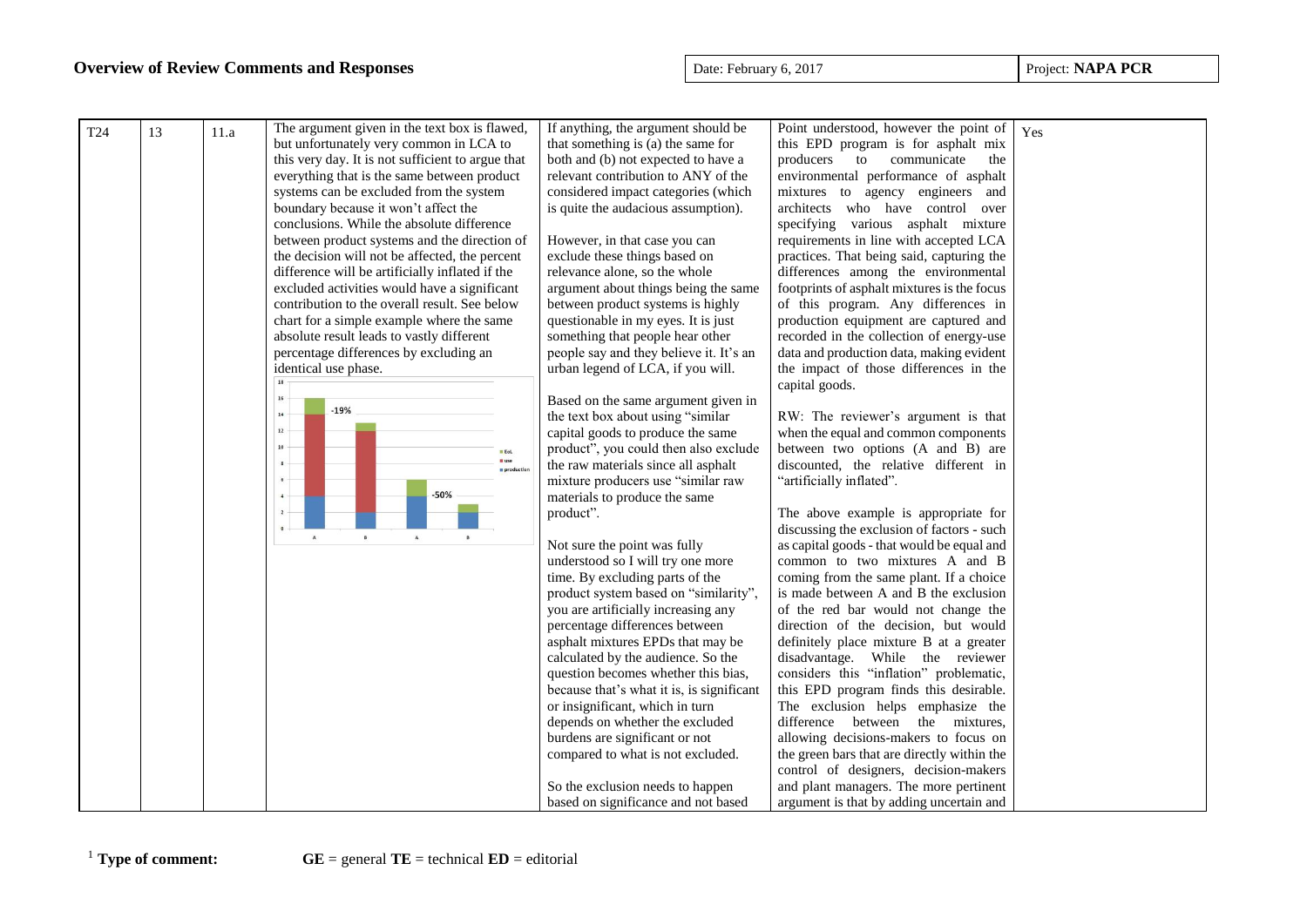|                 |    |    |                                                 | on "similarity" in order to avoid the   | unverifiable impacts from manufacturing     |     |
|-----------------|----|----|-------------------------------------------------|-----------------------------------------|---------------------------------------------|-----|
|                 |    |    |                                                 | above potential bias. The current       | capital goods that are common to both       |     |
|                 |    |    |                                                 | language leaves it open whether or      | mixtures, and cannot be directly            |     |
|                 |    |    |                                                 | not you just introduced a relevant bias | controlled to reduce the impact of the      |     |
|                 |    |    |                                                 | to the comparison of EPD results by     | decision-processes, the difference in       |     |
|                 |    |    |                                                 | the audience.                           | impacts is being diluted. We believe it to  |     |
|                 |    |    |                                                 |                                         | be preferable to avoid dilution of critical |     |
|                 |    |    |                                                 | Why does it matter? Because two         | differences that can be acted upon (e.g.,   |     |
|                 |    |    |                                                 | mixtures may appear to be 20%           | increasing plant efficiency, or improving   |     |
|                 |    |    |                                                 | different in GWP when, in fact, they    | mix designs) rather than adding aspects     |     |
|                 |    |    |                                                 | would only be 2% different if you       | (e.g., capital goods) that cannot be acted  |     |
|                 |    |    |                                                 | hadn't excluded things based on         | upon.                                       |     |
|                 |    |    |                                                 | similarity. This is not to be taken     |                                             |     |
|                 |    |    |                                                 | lightly as it may influence purchasing  | RW2: The textbox has been removed.          |     |
|                 |    |    |                                                 | decision based on incomplete data. I    |                                             |     |
|                 |    |    |                                                 | maintain that based on the similarity   |                                             |     |
|                 |    |    |                                                 | argument alone, you could also          |                                             |     |
|                 |    |    |                                                 | exclude the main raw materials from     |                                             |     |
|                 |    |    |                                                 | consideration, which of course          |                                             |     |
|                 |    |    |                                                 | wouldn't make any sense.                |                                             |     |
|                 | 14 | 12 | The section would benefit from a distinction    | Revise section on data quality          | Accepted comment as suggested. Section      | Yes |
| T <sub>25</sub> |    |    | between primary and secondary data. I don't     | requirements to clearly distinguish     | 12 has been restructured to state the       |     |
|                 |    |    | think that primary data should be up to 10      | between primary and secondary data.     | specific data quality parameters that must  |     |
|                 |    |    | years old, correct?                             | Or maybe this section is exclusively    | be reported on per the ISO standards and    |     |
|                 |    |    |                                                 | about background data? Section 13       | the specific data quality requirements per  |     |
|                 |    |    |                                                 | seems to contain additional             | secondary and primary data are included     |     |
|                 |    |    |                                                 | requirements for primary data, but      | in their respective sections.               |     |
|                 |    |    |                                                 | 12.g. also mentions primary data. This  |                                             |     |
|                 |    |    |                                                 | is slightly confusing.                  |                                             |     |
| T <sub>26</sub> | 14 | 12 | Unclear whether these data quality aspects      | Start section 12 with "The following    | Accepted comment as suggested.              | Yes |
|                 |    |    | should be addressed in the background report    | data quality aspects shall be addressed | See response to T25.                        |     |
|                 |    |    | or also in the EPD. There is no requirement in  | and documented in the LCA               |                                             |     |
|                 |    |    | ISO 14025 to address data quality in the EPD    | background report that underlies the    |                                             |     |
|                 |    |    | itself, but that doesn't mean that you can't.   | EPD." Or something to this effect       |                                             |     |
|                 |    |    |                                                 | depending on where it should be         |                                             |     |
|                 |    |    |                                                 | documented.                             |                                             |     |
| T27             | 14 | 12 | Points a-c all describe dimensions of           | Rename points a-c temporal              | Accepted comment as suggested.              | Yes |
|                 |    |    | representativeness – temporal, technological,   | representativeness, technological       | See response to T25.                        |     |
|                 |    |    | geographical. Currently, only point b is called | representativeness, and geographical    |                                             |     |
|                 |    |    | representativeness.                             | representativeness. Or make these       |                                             |     |
|                 |    |    |                                                 | three sub-bullets i, ii, ii to (b)      |                                             |     |
|                 |    |    |                                                 | Representativeness.                     |                                             |     |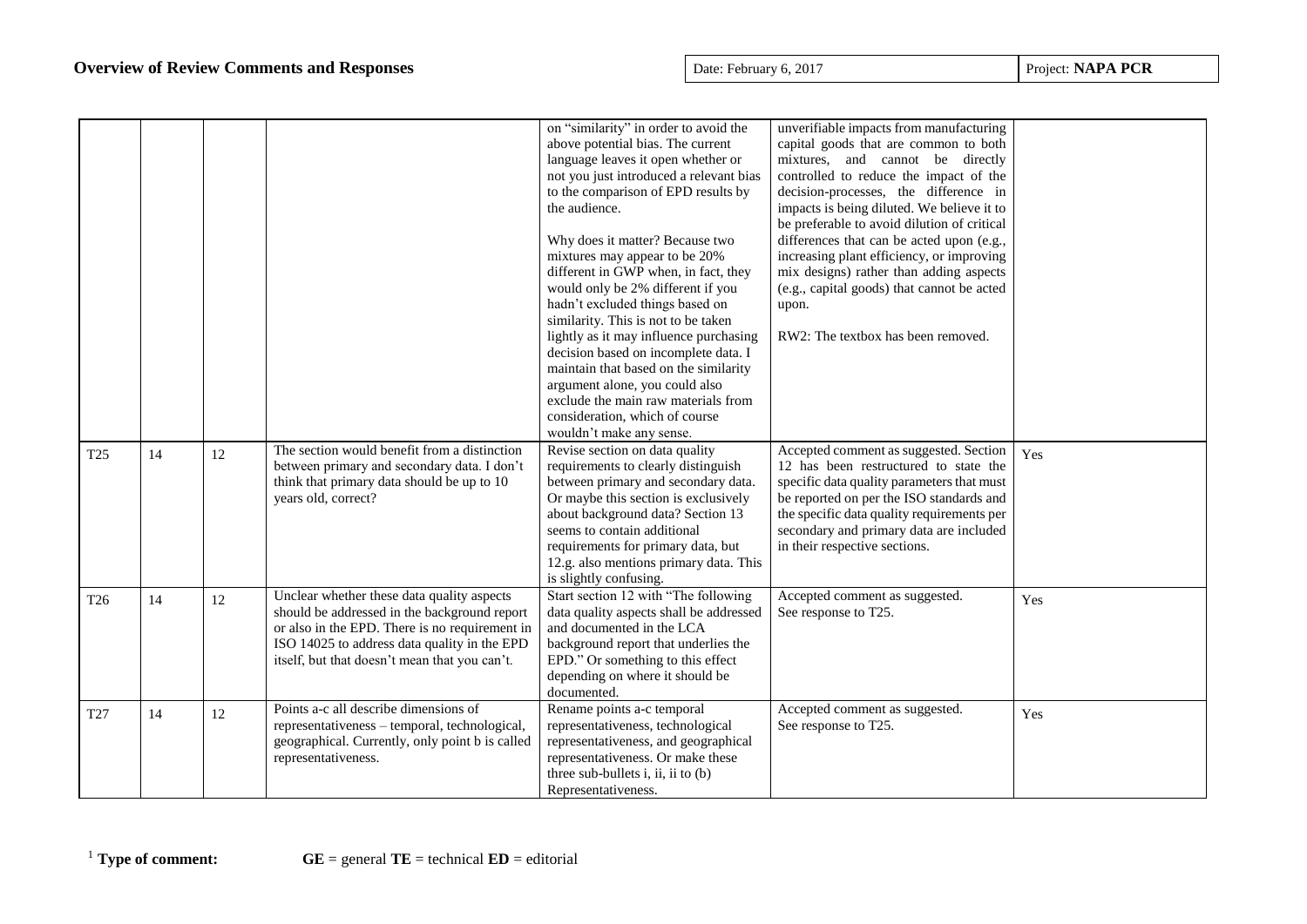| <b>T28</b>      | 14 | 12.a   | "Age" is not well-defined. Data can be<br>distinguished by the age of underlying data<br>sources (multiple), publication date, and<br>reference year. Also, "unchanged" is an<br>absolute that no dataset will ever be able to<br>meet. In addition, you don't need this<br>qualifier if you refer to the reference year as<br>the data provider will have to make the<br>judgment whether a dataset is still<br>significantly representative. | Rephrase to "Age - The reference<br>year of any background data should<br>not be older than 10 years compared<br>to the reference year of the EPD."                                                                                                                                                                                                                                                                                                                                                                                                                                                                                                                                                                                                                                                                                                                                           | Accepted comment as modified.<br>"Secondary data should be published no<br>earlier than 2007 (10 years ago from<br>publish date of this PCR), unless verified<br>that it is unchanged."<br>The period of validity of all EPDs<br>produced under this program expire<br>when the PCR expires. This is to ensure<br>that all EPDs are comparable rather than<br>having an overlapping period where<br>some EPDs follow one PCR and others<br>are still valid following another PCR.<br>This has also been further clarified in the<br>PRC.<br>RW: Comment accepted. The suggested<br>language has been used.                                                                                                                                                                                                                                           | Yes, but please note that<br>"verified" implies a<br>verification procedure is in<br>place to perform this task. I<br>don't know of any. Or is this<br>intended to be verified during<br>the general EPD verification?<br>The current language does not<br>make it clear who should<br>verify this when based on<br>which procedural standard.<br>also, publishing and<br>measurement can be very<br>different dates. Need to use<br>the language suggested and<br>remove the word "published". |
|-----------------|----|--------|------------------------------------------------------------------------------------------------------------------------------------------------------------------------------------------------------------------------------------------------------------------------------------------------------------------------------------------------------------------------------------------------------------------------------------------------|-----------------------------------------------------------------------------------------------------------------------------------------------------------------------------------------------------------------------------------------------------------------------------------------------------------------------------------------------------------------------------------------------------------------------------------------------------------------------------------------------------------------------------------------------------------------------------------------------------------------------------------------------------------------------------------------------------------------------------------------------------------------------------------------------------------------------------------------------------------------------------------------------|------------------------------------------------------------------------------------------------------------------------------------------------------------------------------------------------------------------------------------------------------------------------------------------------------------------------------------------------------------------------------------------------------------------------------------------------------------------------------------------------------------------------------------------------------------------------------------------------------------------------------------------------------------------------------------------------------------------------------------------------------------------------------------------------------------------------------------------------------|-------------------------------------------------------------------------------------------------------------------------------------------------------------------------------------------------------------------------------------------------------------------------------------------------------------------------------------------------------------------------------------------------------------------------------------------------------------------------------------------------|
| T <sub>29</sub> | 14 | 12.c.i | What's "local data"? This is particularly<br>relevant for electricity consumption. Does<br>this allow for utility mixes or is the model<br>limited to emission factors for NERC or<br>eGRID subregions? What about "green<br>electricity" tariffs?                                                                                                                                                                                             | The PCR should set clear rules for<br>how electricity consumption is to be<br>modeled for the asphalt mix plant. I<br>recommend section 7.4 in the ACA<br>PCR:<br>https://www.nsf.org/newsroom_pdf/s<br>u_architectural_coatings_pcr.pdf<br>Still unclear as the original question<br>wasn't answered. What the heck does<br>"local data" mean? The utility<br>provider's overall mix? The specific<br>tariff that I am paying for? Or simply<br>the nearest power plant? And why are<br>eGRID subregions considered "proxy<br>data"? Proxy for what? Lastly, the<br>term "local eGRID subregion"<br>completes the confusion. Are eGRID<br>subregions considered local data or<br>regional data?<br>Utility provider mixes and tariff-<br>based fuel mixes have no place in<br>product LCA. Multiple utilities<br>supply power to the same grid (PCA,<br>ISO), and you cannot trace electrons | Accepted comment as modified. Section<br>12.c.i (now 13.b.ii) is generic geographic<br>rules setting hierarchy of data<br>preferences.<br>Specific<br>electricity<br>requirements<br>consumption<br>are<br>prescribed in the Annex I.<br>RW: The tool that was developed as part<br>of this EPD program uses eGRID<br>subregion based LCIs from USLCI. To<br>keep the program consistent and all<br>EPDs from this program comparable, it<br>was elected by the PCR committee to<br>forgo the use of other datasets.<br>RW2: Language has been changed to the<br>following: "Line power in kWh and zip<br>code to identify energy production mix<br>for the eGRID subregion in which the<br>plan is located as preference. Data<br>pertaining to NERC regions can be used<br>as an alternative." And "Data with<br>energy mixes reflecting the eGRID | Yes                                                                                                                                                                                                                                                                                                                                                                                                                                                                                             |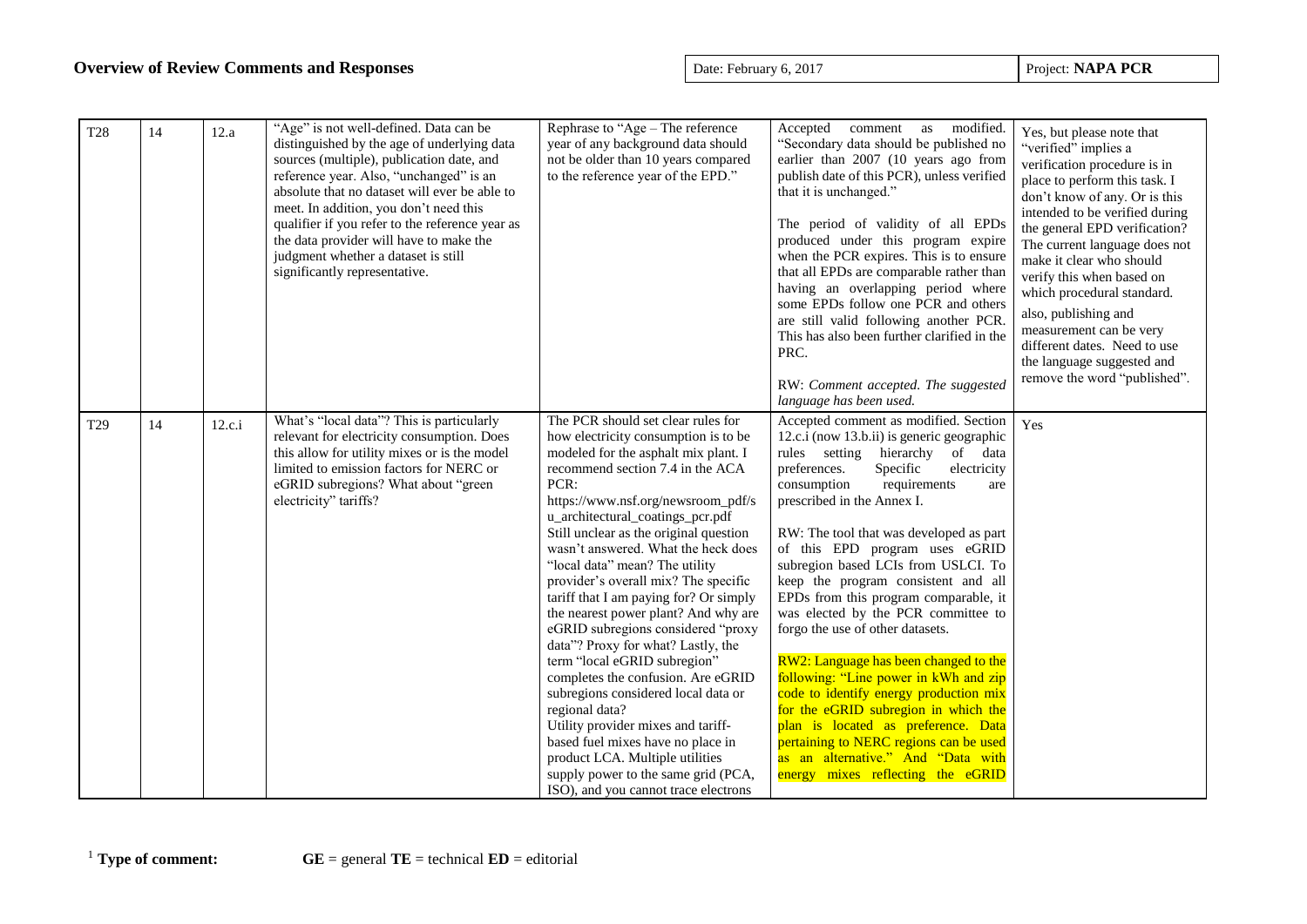|            |    |         |                                                                                                                                                                                                                                                      | back to individual utilities or power<br>plants. So the relationship between<br>utility and plant is contractual only<br>while LCA puts a preference on the<br>physical reality. Here, EPA designed<br>the subregions as virtual subgrids that<br>aim to minimize the import-export<br>problem.<br>You should require the use of grid<br>mixes based on eGRID data for<br>eGRID subregions (prio $1 -$ GaBi,<br>USLCI) or NERC regions (prio 2 -<br>ecoinvent, USLCI). Utility provider<br>fuel mixes or green power tariffs<br>should not be allowed, specifically<br>because there is no authority in the<br>US currently that guarantees that the<br>same green power isn't sold twice.<br>The European PEF program allows<br>these only if they come with a<br>Certificate of Origin. | subregion data may be used or NERC<br>regions can be used as an alternative."                                                                                                                                                                                                                                                                                                                                    |     |
|------------|----|---------|------------------------------------------------------------------------------------------------------------------------------------------------------------------------------------------------------------------------------------------------------|-------------------------------------------------------------------------------------------------------------------------------------------------------------------------------------------------------------------------------------------------------------------------------------------------------------------------------------------------------------------------------------------------------------------------------------------------------------------------------------------------------------------------------------------------------------------------------------------------------------------------------------------------------------------------------------------------------------------------------------------------------------------------------------------|------------------------------------------------------------------------------------------------------------------------------------------------------------------------------------------------------------------------------------------------------------------------------------------------------------------------------------------------------------------------------------------------------------------|-----|
| <b>T30</b> | 14 | 12.c.ii | Language could be more precise: it is about<br>the data, not the sources, and you are<br>excluding regional or national energy mixes<br>currently.                                                                                                   | Rephrase to "Proxy data with<br>modified energy mixes may be used."                                                                                                                                                                                                                                                                                                                                                                                                                                                                                                                                                                                                                                                                                                                       | Accepted comment as modified "Proxy<br>data with modified energy mixes<br>reflecting the local subregion may be<br>used."<br>RW: Accepted comment with language<br>as follows: "Data with energy mixes<br>reflecting the eGRID grid data may be<br>used." And "Line power in kWh and zip<br>code to indentify energy production mix<br>for the eGRID grid data in which the<br>plant is located.<br>RW2: See T29 | Yes |
| T31.1      | 14 | 12.d    | The DQI precision in LCA is not about the<br>number of significant issues to be reported.<br>ISO 14044, section 4.2.3.6.2 describes<br>precision as a "measure of the variability of<br>the data values for each data expressed (e.g.<br>variance)". | Since ISO 14025 requires the<br>definition of data quality requirements<br>for precision, you could require the<br>reporting of the coefficient of<br>variation across the reporting period<br>(e.g., across 12 monthly values) for a                                                                                                                                                                                                                                                                                                                                                                                                                                                                                                                                                     | This<br>removed<br>during<br>was<br>the<br>restructuring of the data quality section.<br>See response to T25.                                                                                                                                                                                                                                                                                                    | Yes |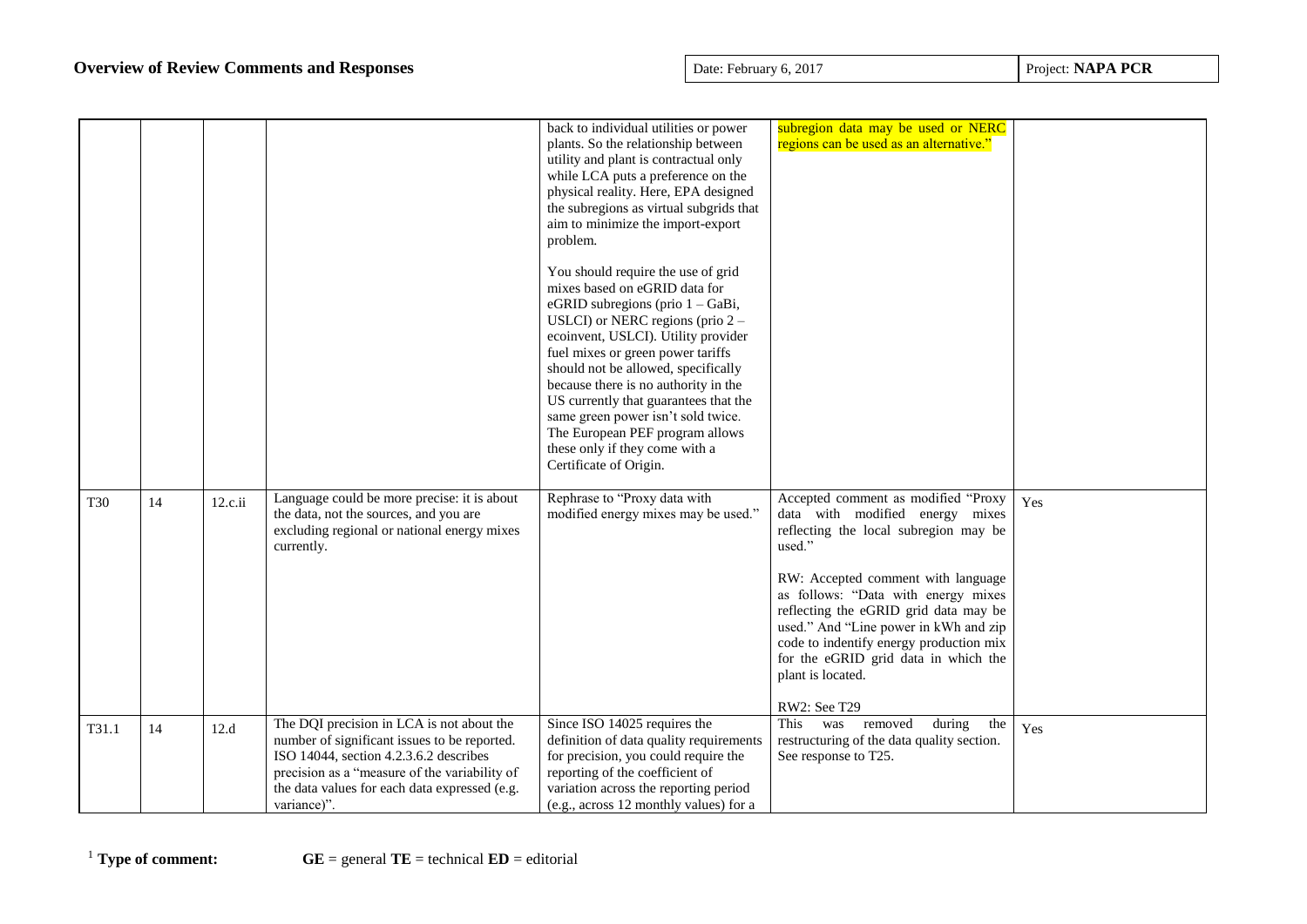|       |    |        | Reference value<br>Probability<br>Accuracy<br>density<br>→ Value<br>Precision                                                                                                                                                                                                     | single facility OR across the annual<br>averages of multiple facilities. This<br>only applies to primary data, though.<br>Alternatively, you could resort to a<br>more generic requirement to replace<br>both (d) and (g) like "the EPD (or the<br>background report?) shall contain a<br>qualitative assessment of data<br>precision and uncertainty and its<br>implications on the reported results". |                                                                                                                                                                                    |     |
|-------|----|--------|-----------------------------------------------------------------------------------------------------------------------------------------------------------------------------------------------------------------------------------------------------------------------------------|---------------------------------------------------------------------------------------------------------------------------------------------------------------------------------------------------------------------------------------------------------------------------------------------------------------------------------------------------------------------------------------------------------|------------------------------------------------------------------------------------------------------------------------------------------------------------------------------------|-----|
| T31.2 | 14 | 12.d   | Two significant figures means that 104 kg<br>CO2e would be reported as 100 kg, yet<br>0.00001234 kg of something would have to<br>be reported as 0.000012 kg. This is always<br>tricky due to the significant differences in<br>magnitude between different impact<br>categories. | You could require scientific notation<br>with two digits after the decimal<br>$(1.23E-3)$ , but some people find this<br>hard to read. TBD.                                                                                                                                                                                                                                                             | This requirement was deleted as it is not<br>required per ISO standards and is tricky<br>as commenter noted.                                                                       | Yes |
| T32   | 14 | 12.f   | As the system boundary is defined as a "set<br>of criteria specifying which unit processes are<br>part of a product system", this requirement<br>should use the ISO language.                                                                                                     | Change to "The LCA shall include<br>data on all unit processes included in<br>the system boundary. The data per<br>unit process shall include all relevant<br>inputs and outputs (see also section X<br>on cut-off criteria)."                                                                                                                                                                          | This<br>removed<br>during<br>was<br>the<br>restructuring of the data quality section.<br>See response to T25.                                                                      | Yes |
| T33   | 14 | 12.g   | Uncertainty and sensitivity analysis are two<br>distinct analytical methods, so you cannot<br>establish uncertainty through sensitivity<br>analysis.                                                                                                                              | Rephrase to "the EPD (or the<br>background report?) shall contain a<br>qualitative assessment of data<br>precision and uncertainty and its<br>implications on the reported results."                                                                                                                                                                                                                    | See response to T31.1                                                                                                                                                              | Yes |
| T34   | 14 | 13.a   | It is unclear, who this primary data is to be<br>reported to. To the LCA practitioner during<br>data collection, or reported in the LCA<br>background report?                                                                                                                     | Clarify                                                                                                                                                                                                                                                                                                                                                                                                 | Accepted comment as modified. Deleted<br>confusing term "reported to"                                                                                                              | Yes |
| T35   | 14 | 13.a.i | As with my comment on the "age"<br>requirement for background data, the 5 years<br>could be more specific.                                                                                                                                                                        | Change to "Time Period: All data<br>reported must be reflective of plant<br>production over a period of 12<br>consecutive months, within five years<br>of the reference year of the EPD."<br>The question is whether the reference<br>year of the EPD is automatically the<br>year of publication, or whether I can<br>publish an EPD in 2017 for the                                                   | Accepted comment as modified. "All<br>data must be reflective of plant<br>production over a period of 12<br>consecutive months from no later than<br>2012 annual production data." | Yes |

<sup>1</sup> **Type of comment: GE** = general **TE** = technical **ED** = editorial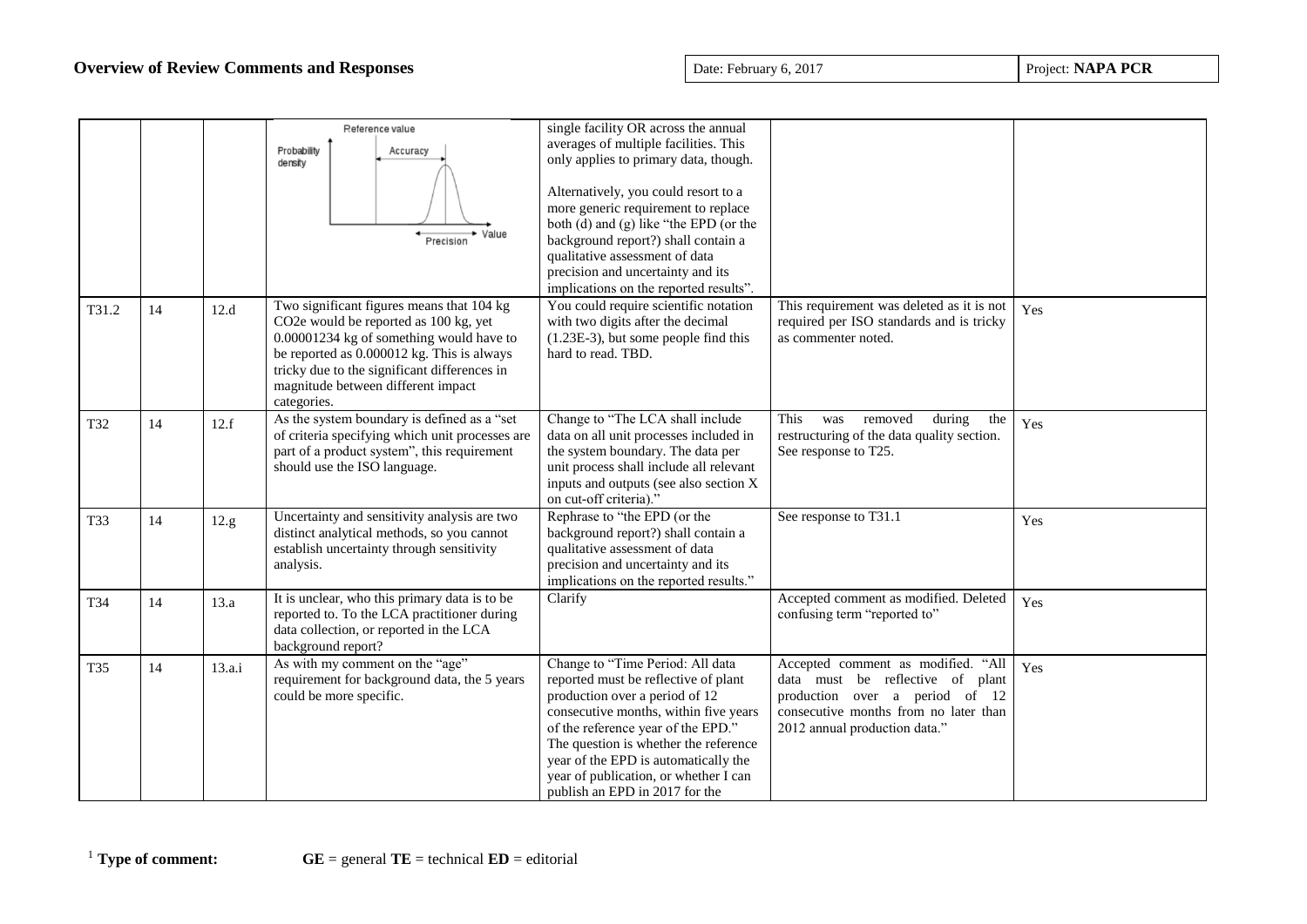|     |    |          |                                                   | reference year 2014, which means I        |                                           |     |
|-----|----|----------|---------------------------------------------------|-------------------------------------------|-------------------------------------------|-----|
|     |    |          |                                                   | could use data from 2009 per the 5-       |                                           |     |
|     |    |          |                                                   | year threshold. TBD.                      |                                           |     |
| T36 | 14 | 13.a.ii  | The statement that "Primary data reported         | You should require the use of regional    | See T-30.                                 | Yes |
|     |    |          | should be based on utility and energy bills"      | (i.e., subnational) grid mixes on the     | This is further clarified in the text     |     |
|     |    |          | worries me as the utility bill also contains the  | level of the interconnections (East,      | specifically stating that the total line  |     |
|     |    |          | fuel mix per the tariff. This may be              | West, Texas, Alaska, Hawaii) which        | power used in kWh should be collected.    |     |
|     |    |          | interpreted again in a way that allows the use    | should also be available in GREET.        |                                           |     |
|     |    |          | of utility mixes for electricity consumption,     | Even if these are currently based on      | RW: See comment from T29                  |     |
|     |    |          | which is a contractual agreement between the      | production rather than consumption        |                                           |     |
|     |    |          | company and the utility provider, but does        | mixes, due to the fact that they          |                                           |     |
|     |    |          | not reflect the physical realities of the grid.   | virtually do not exchange electricity     |                                           |     |
|     |    |          |                                                   | with each other, these are still better   |                                           |     |
|     |    |          | On page 18, you seem to mandate the use of a      | estimates than the U.S. average.          |                                           |     |
|     |    |          | national U.S. average grid mix, which is an       |                                           |                                           |     |
|     |    |          | okay statistical estimate if you don't know       | The question still remains if GREET       |                                           |     |
|     |    |          | the exact location of a process, but no one       | factors in imports from Canada or not     |                                           |     |
|     |    |          | actually consumes the U.S. average fuel mix       |                                           |                                           |     |
|     |    |          | because the continental U.S. has three            | This new language also seems to           |                                           |     |
|     |    |          | virtually separate grids called the               | clearly prioritize eGRID subregions       |                                           |     |
|     |    |          | interconnections (East, West, Texas). While       | for modeling grid electricity, which      |                                           |     |
|     |    |          | Texas and East are fairly comparable with         | seems to be at least confusing when       |                                           |     |
|     |    |          | regard to GWP, the Western interconnection        | compared to section 13.b.b., which by     |                                           |     |
|     |    |          | (in GaBi) shows a 25% lower GWP per kWh           | no means seems to put a preference        |                                           |     |
|     |    |          | and even higher differences in other              | on eGRID subregions. Also, this           |                                           |     |
|     |    |          | categories. So the locations of the facilities of | requirement excludes the ecoinvent        |                                           |     |
|     |    |          | the declaring company does matter.                | database to be used as only USLCI         |                                           |     |
|     |    |          |                                                   | and GaBi offer grid mixes on the          |                                           |     |
|     |    |          | The use of an U.S. average grid mix also          | level of eGRID subregions.                |                                           |     |
|     |    |          | conflicts with the data quality requirements in   |                                           |                                           |     |
|     |    |          | Section 12 which gives preference to "local"      | If you accept my proposal from T29,       |                                           |     |
|     |    |          | data.                                             | then this should be modified to read      |                                           |     |
|     |    |          |                                                   | "Line power in kWh and zip code to        |                                           |     |
|     |    |          |                                                   | identify energy production mix for the    |                                           |     |
|     |    |          |                                                   | eGRID subregion or NERC region in         |                                           |     |
|     |    |          |                                                   | which the plant is located"               |                                           |     |
| T37 | 14 | 13.a.iii | What you are describing is benchmarking           | Change to "Bechmarking: The total         | modified.<br>Accepted<br>comment<br>as    | Yes |
|     |    |          | rather than sensitivity analysis. I am also       | energy consumption per ton of asphalt     | Benchmarking the total process energy     |     |
|     |    |          | fairly sure that a statistical "trend" and an     | mixture (as the sum of the higher         | and electricity consumption per ton of    |     |
|     |    |          | "error margin" are not the same. How did you      | heating values of all electricity and     | asphalt mixture shall be used to assess   |     |
|     |    |          | calculate this "error margin" in the              | fuels) should (or shall?) fall within the | the accuracy of the primary data          |     |
|     |    |          | underlying LCA? Or is it rather a "coefficient    | range identified in the underlying        | collected. Primary data should follow the |     |
|     |    |          | of variance"?                                     | LCA by Mukherjee (2016). Data             |                                           |     |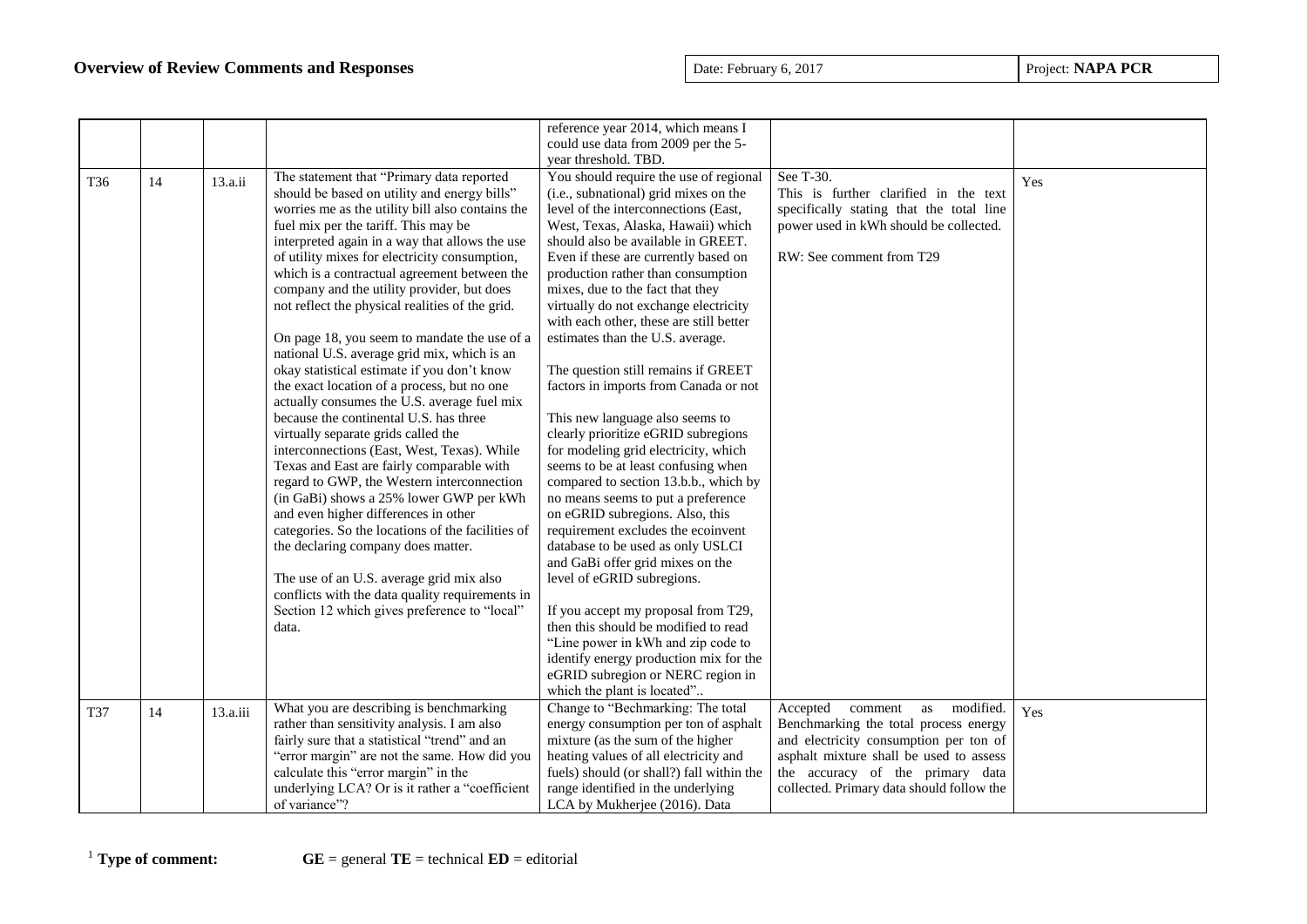|     |    |                       | Lastly, do you mean total energy<br>consumption (electricity + consumed heat in<br>MJ), total secondary fuel consumption<br>(electricity $+$ fuels in MJ), or maybe just one<br>of the two? Lower heating value or higher?<br>Specify.                                                                                                                                                                                                                                                           | reported by plants that do not fall<br>within this range should (or shall?) be<br>checked for reporting errors or<br>explained."                                                                                                                                                                                                                                                                                                                                                                                                      | statistical trends identified in the<br>underlying LCA by Mukherjee (2016).                                                                                                                                         |     |
|-----|----|-----------------------|--------------------------------------------------------------------------------------------------------------------------------------------------------------------------------------------------------------------------------------------------------------------------------------------------------------------------------------------------------------------------------------------------------------------------------------------------------------------------------------------------|---------------------------------------------------------------------------------------------------------------------------------------------------------------------------------------------------------------------------------------------------------------------------------------------------------------------------------------------------------------------------------------------------------------------------------------------------------------------------------------------------------------------------------------|---------------------------------------------------------------------------------------------------------------------------------------------------------------------------------------------------------------------|-----|
| T38 | 14 | 13.a.iv               | This could be interpreted to mean that the<br>plant could only report measured or<br>calculated data, but, e.g., no emissions based<br>on emission factors taken from AP-42 or<br>others sources. Is this the intent?                                                                                                                                                                                                                                                                            | You could add a sentences saying<br>"Where site-specific data is<br>unavailable, generic data may be<br>used, but the sources must be clearly<br>documented."                                                                                                                                                                                                                                                                                                                                                                         | This is correct. The emission factors are<br>included as part of the US LCI datasets<br>and therefore are not needed to be<br>estimated by other methods such as AP-<br>42.                                         | Yes |
| T40 | 14 | 13.a.v                | Unclear what "for which a predetermined<br>scenario has been provided (Items 13 and 14<br>in the below listing of data to be reported)"<br>refers to.                                                                                                                                                                                                                                                                                                                                            | Clarify                                                                                                                                                                                                                                                                                                                                                                                                                                                                                                                               | Accepted comment as suggested and<br>fixed the typo in referenced default<br>items.                                                                                                                                 |     |
| T41 | 15 | 13.a.vi.<br>b.1       | This now requires the use of "the energy<br>production mix for the region in which the<br>plant is located". It is unclear whether this<br>refers to the utility grid mix or the grid mix of<br>the respective interconnection, NERC region,<br>or EGRID region.                                                                                                                                                                                                                                 | The data should specify the ZIP code<br>of the facility and the LCA<br>practitioner should then select the<br>right grid mix datasets based on<br>whether the PCR prescribes<br>interconnections, NERC regions or<br>eGRID subregions to be used. I would<br>recommend interconnections as all<br>other freely available datasets neglect<br>power trade between these regions,<br>which introduces a significant error<br>for some of these.                                                                                         | Accepted comment as modified.<br>Revised text as "Line power in kWh and<br>zip code to identify energy production<br>mix for the eGRID subregion in which<br>the plant is located."<br>RW: See new response to T29. | Yes |
| T42 | 15 | 13.a.vi.<br>$b.2 - 4$ | You ask for solar, wind, and other renewable<br>power in kWh, but it is not clear that you<br>mean onsite production (which I think you<br>do). The question then becomes how you<br>would address any power that is uploaded to<br>the grid rather than consumed on-site. As<br>uploaded electricity is part of the product<br>system "grid mix" and accounted for there, it<br>should not have any relevance for the product<br>system "asphalt mixture" as that would mean<br>double-dipping. | Change to "Solar power produced and<br>consumed on-site in kWh", "Wind<br>power produced and consumed on-<br>site in kWh", and "Other renewable<br>power (specify) produced and<br>consumed on-site in kWh" as well as<br>"Solar power produced on-site and<br>physically uploaded to the grid in<br>kWh", "Wind power produced on-site<br>and physically uploaded to the grid in<br>kWh", and "Other renewable power<br>(specify) produced on-site and<br>physically uploaded to the grid in<br>kWh". You need both to allocate fuel | Accepted comment as suggested.                                                                                                                                                                                      | Yes |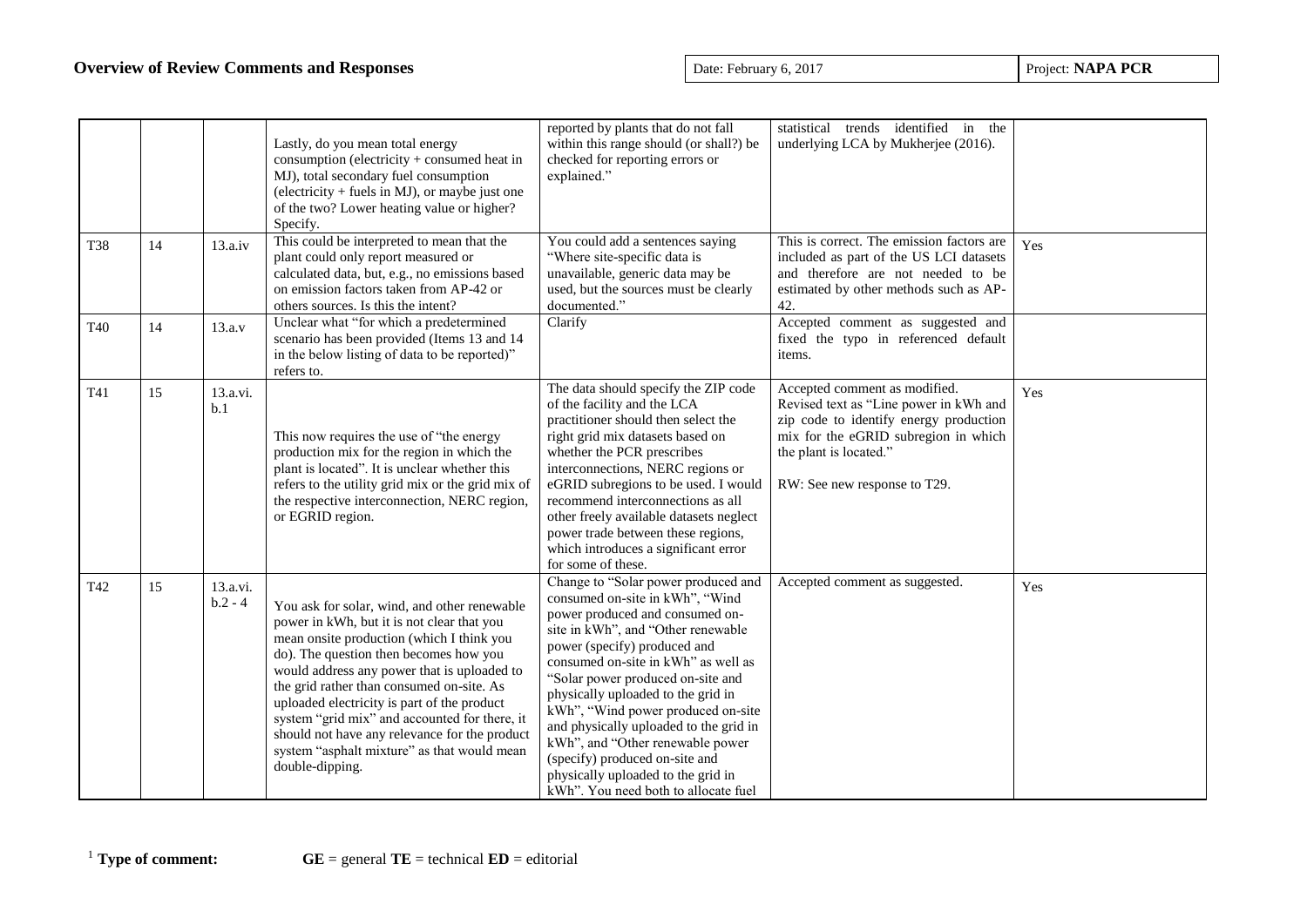|                 |    |                          |                                                                                                                                                                                                                                                      | consumption and emissions between<br>the power consumed on-site and the<br>power that is uploaded to the grid.                                                                                                                                               |                                                                                                                                                                                                                                                                                                                                                                                                                                  |     |
|-----------------|----|--------------------------|------------------------------------------------------------------------------------------------------------------------------------------------------------------------------------------------------------------------------------------------------|--------------------------------------------------------------------------------------------------------------------------------------------------------------------------------------------------------------------------------------------------------------|----------------------------------------------------------------------------------------------------------------------------------------------------------------------------------------------------------------------------------------------------------------------------------------------------------------------------------------------------------------------------------------------------------------------------------|-----|
| T43             | 15 | 13.a.vi.<br>$\mathbf c$  | Is there absolutely no chance that on-site<br>generators use another fuel than just diesel or<br>unspecific "biofuels"? Also, biogas would<br>also qualify as "biofuel" and would likely not<br>be reported in gallons.                              | Add additional fuels that are possible<br>and be specific about fuels and units<br>(gases in Nm3, liquids in gallons,<br>solids in mass).                                                                                                                    | Accepted comment as suggested.                                                                                                                                                                                                                                                                                                                                                                                                   | Yes |
| T44             | 15 | 13.a.vi.<br>$c-g$        | If you collect data on fuel consumption,<br>where do the emission factors for the<br>combustion come from? See also comment<br>on 13.a.iv.                                                                                                           | Emissions from fuel combustion<br>should be addressed through the<br>appropriate GREET data unless<br>primary data based on measurements<br>is available. The only mandated<br>dataset I see currently is exclusively<br>for natural gas combustion, though. | See T38.                                                                                                                                                                                                                                                                                                                                                                                                                         |     |
| T <sub>45</sub> | 15 | 13.a.vi.<br>$d \& e$     | Not sure I understand the difference between<br>"primary" and "secondary"                                                                                                                                                                            | Clarify                                                                                                                                                                                                                                                      | Removed the requirement to distinguish<br>between the two different burner types<br>that are at the asphalt plant.                                                                                                                                                                                                                                                                                                               |     |
| T46             | 15 | 13.a.vi.<br>$\mathbf{g}$ | Again, no chance of gasoline being<br>combusted here?                                                                                                                                                                                                | Add gasoline. Table 4 provides a<br>heating value for gasoline, so I can<br>only assume it is missing here.                                                                                                                                                  | Accepted comment as suggested.                                                                                                                                                                                                                                                                                                                                                                                                   | Yes |
| T47             | 15 | 13.a.vi.<br>$h-k$        | Unit is missing. Pounds? Short tons? Doesn't<br>matter?                                                                                                                                                                                              | Specify?                                                                                                                                                                                                                                                     | Accepted comment as suggested.<br>"g) Percent of aggregates (coarse and<br>fine) by weight of total asphalt mixture.<br>h) Percent of asphalt binder by weight of<br>total asphalt mixture.<br>i) Percent of recycled materials (RAP<br>and RAS) by weight of total asphalt<br>mixture.<br>j) Binder additives by weight of total<br>asphalt binder.<br>k) Asphalt mixture additives by weight<br>of the total asphalt mixture." | Yes |
| <b>T48</b>      | 16 | 13.a.vi.1                | One-way distances are only appropriate for<br>transports without empty backhauls. These<br>are usually operated by third-party logistics<br>providers where the truck would be on its<br>way to pick up the next freight as close by as<br>possible. | Can you confirm that for these<br>materials, empty backhauls are highly<br>unlikely?<br>It is extremely unlikely that an empty<br>binder truck would haul something<br>back to the terminal, same for<br>aggregate. Although outside asphalt                 | As the reviewer mentioned, transport of<br>materials are usually operated by third-<br>party logistics providers. It is out of the<br>asphalt mix producer's control and<br>knowledge to where the next pick-up<br>location would be and, as a result, is not<br>included in the system boundaries.                                                                                                                              | Yes |

<sup>1</sup> **Type of comment: GE** = general **TE** = technical **ED** = editorial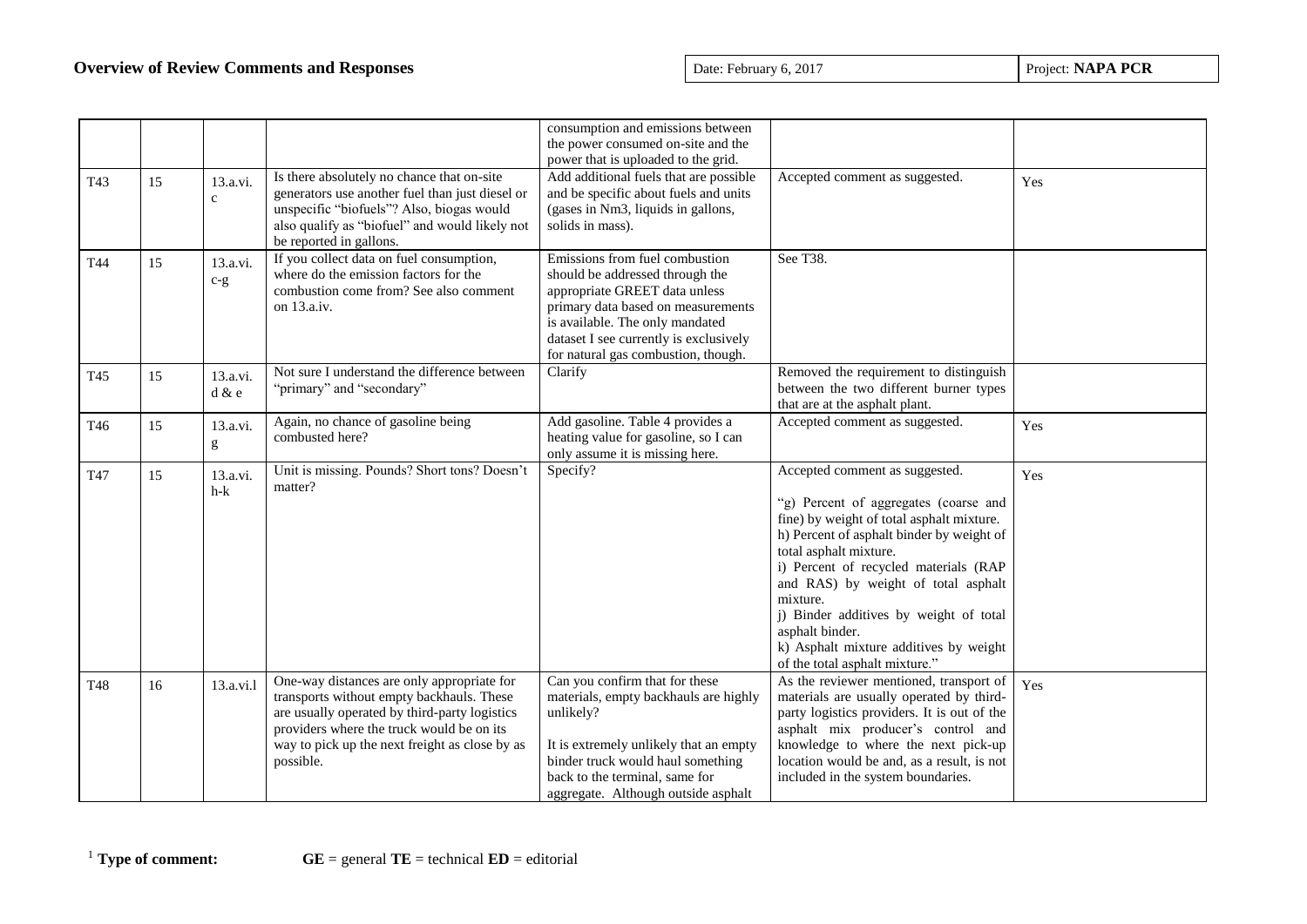|            |    |                       |                                                                                                                                                                                                                                                                                                                                                                               | producer's control and knowledge, it<br>should be expected that these trucks<br>will travel back empty. Round trips<br>should be used.                                                                                                                                          | RW: Accepted comment and changed<br>"Two-way<br>language as<br>follows:<br>plant per<br>travelled to<br>distances<br>transportation mode for asphalt binder,<br>aggregate (both virgin and recycled) and<br>any additives, expressed in miles. If<br>producer can prove logistics for a one-<br>way trip, one-way distances are<br>acceptable.<br>Additionally, language in textbox on<br>Page 10 has been changed to reflect this<br>for primary data. |     |
|------------|----|-----------------------|-------------------------------------------------------------------------------------------------------------------------------------------------------------------------------------------------------------------------------------------------------------------------------------------------------------------------------------------------------------------------------|---------------------------------------------------------------------------------------------------------------------------------------------------------------------------------------------------------------------------------------------------------------------------------|---------------------------------------------------------------------------------------------------------------------------------------------------------------------------------------------------------------------------------------------------------------------------------------------------------------------------------------------------------------------------------------------------------------------------------------------------------|-----|
| <b>T48</b> | 16 | 13.a.vi.l             | If you know the weight of the transported<br>materials, then why ask for ton-miles rather<br>than just miles?                                                                                                                                                                                                                                                                 | Asking for miles would eliminate one<br>calculation step for the data provider.<br>Also, you need to know the distance<br>per transportation mode, correct?                                                                                                                     | Accepted comment as suggested.                                                                                                                                                                                                                                                                                                                                                                                                                          | Yes |
| T49        | 16 | 13.a.vi.<br>${\bf m}$ | If you would want the resulting inventories to<br>be submitted to LCI database like NREL or<br>GaBi so that practitioners can use them, then<br>it is strongly advised to close the water<br>balance and report Water Used (input) as well<br>as Water Discharged vs. Water Evaporated.<br>Whatever the difference should be contained<br>in the asphalt mixture as moisture. | Even though the EPD currently does<br>not require reporting of any water<br>metrics, the inventory should be<br>complete regarding water flows.                                                                                                                                 | Accepted comment as suggested.                                                                                                                                                                                                                                                                                                                                                                                                                          | Yes |
| <b>T50</b> | 16 | 13.a.vi.<br>o & p     | These are not "scenarios", but default<br>parameter values, and they apply only these<br>two, not to any "parameters that may be<br>difficult to estimate or collect primary data".                                                                                                                                                                                           | "The following estimates (Mukherjee,<br>2016) shall be used for these two<br>parameters if primary data cannot be<br>collected or estimated otherwise:"                                                                                                                         | Accepted comment as modified.<br>Pre-determined default values: For<br>parameters that may be difficult to<br>estimate or collect primary data, the<br>following estimates shall be used<br>(Mukherjee, 2016).                                                                                                                                                                                                                                          | Yes |
| T51        | 16 | 13.a.vi.<br>p         | Here you also use miles, not ton-miles                                                                                                                                                                                                                                                                                                                                        |                                                                                                                                                                                                                                                                                 | See response to T48                                                                                                                                                                                                                                                                                                                                                                                                                                     | Yes |
| <b>T52</b> | 16 | textbox               | The textbox says there are no "hazardous"<br>wastes, but does that mean there are no<br>wastes at all? What about packaging,<br>shipping pallets, etc. pp.<br>Also, does "all material at the plant is<br>completely recycled" mean that it is recycled<br>inside the plant? Or that it is picked up by<br>recyclers? This is related to the question                         | Clarify whether an asphalt plant is<br>actually a "zero waste" facility by<br>design, or whether non-hazardous<br>wastes like packaging etc. are<br>considered irrelevant, or whether a<br>cut-off approach applies to them<br>where the system boundary stops at<br>the waste. | Accepted comment as suggested. "No<br>waste material is produced, as all<br>materials at the plant are completely<br>recycled on site in the defined system<br>boundaries."<br>It is important to note that the system<br>boundary is based on the asphalt mixture<br>production process. Hence, packaging                                                                                                                                              | Yes |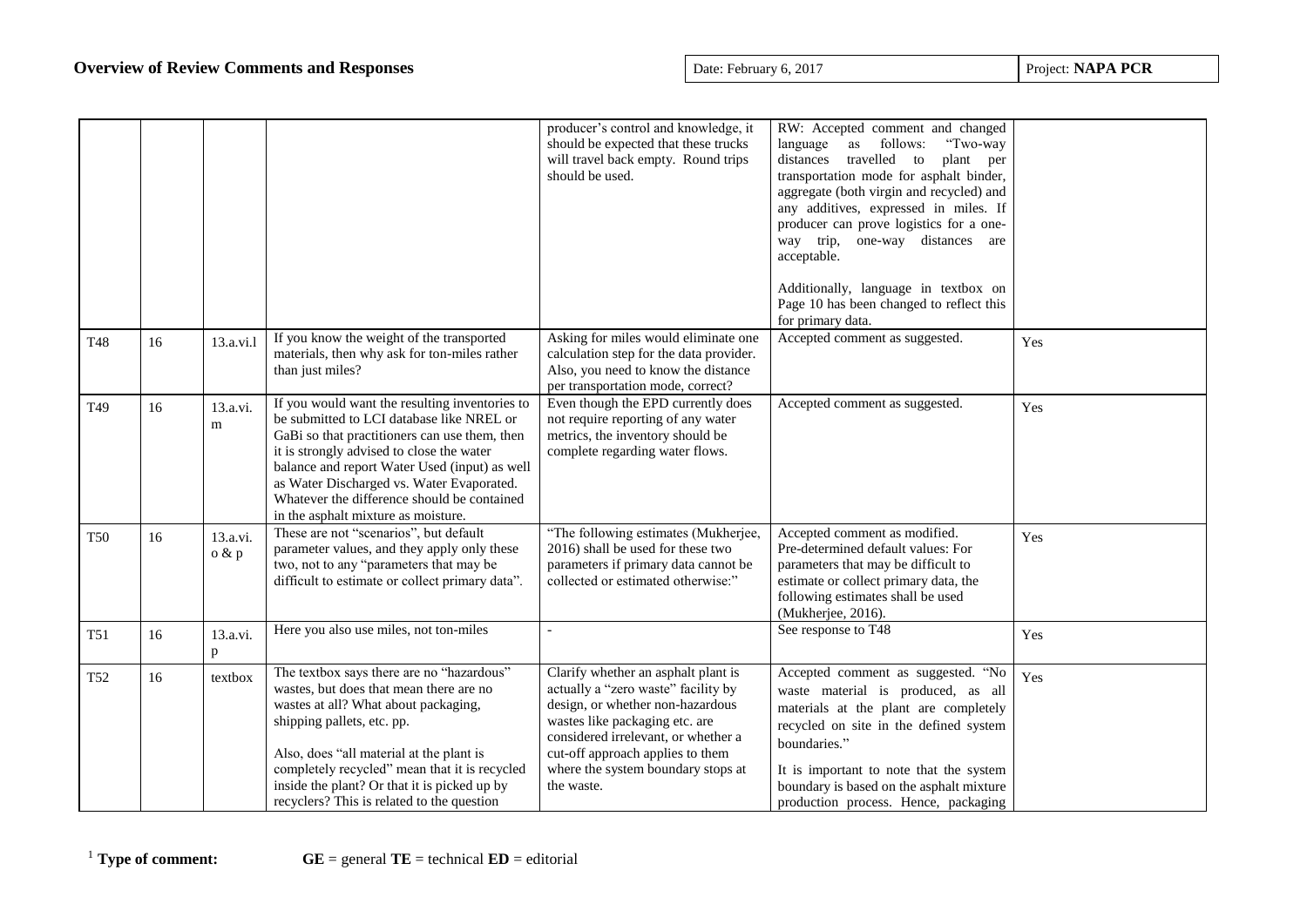|                 |    |                   | whether the PCR will require a cut-off<br>approach, an avoided burden approach, or a<br>mix like in EN15804 to address wastes &<br>recycling.                                                                                                                                          | First, your system boundary is not the<br>"process", but it is "cradle-to-gate" so<br>packaging and therefore packaging<br>waste would be included. Second, the<br>system boundary is the result of<br>inclusions and exclusions based on<br>relevance to the goal of the study, but<br>cannot be a justification for exclusion.<br>Third, available secondary data on<br>upstream inventories will likely not<br>include any packaging, so this<br>"should" is wishful thinking to a<br>certain degree. So under your current<br>system boundary, you should simply<br>exclude packaging and packaging<br>waste treatment due to insignificance.<br>The current language seems<br>convoluted and besides the point.<br>Remove text box. | (possibly for additives) is excluded as it<br>is not a primary data input to the<br>production process. By these boundaries,<br>the upstream secondary inventories of<br>additives should include the impacts of<br>packaging as it is integral to their product<br>delivered.<br>RW: The textbox has been removed. |     |
|-----------------|----|-------------------|----------------------------------------------------------------------------------------------------------------------------------------------------------------------------------------------------------------------------------------------------------------------------------------|------------------------------------------------------------------------------------------------------------------------------------------------------------------------------------------------------------------------------------------------------------------------------------------------------------------------------------------------------------------------------------------------------------------------------------------------------------------------------------------------------------------------------------------------------------------------------------------------------------------------------------------------------------------------------------------------------------------------------------------|---------------------------------------------------------------------------------------------------------------------------------------------------------------------------------------------------------------------------------------------------------------------------------------------------------------------|-----|
| T <sub>53</sub> | 16 | 13.b.i &<br>ii    | This should at least require that the EPDs<br>were developed for the US or the US &<br>Canada. You can't just prefer ANY EPD over<br>freely available public datasets, right?                                                                                                          | Change to "Product-specific EPDs for<br>the U.S. or the U.S. and Canada" and<br>"Industry-average EPDs for the U.S.<br>or the U.S. and Canada"<br>Besides the point. You can take<br>European EPDs and convert CML<br>results to TRACI results. The point of<br>the comment was to require EPDs that<br>were developed specifically for the<br>U.S., i.e., for products made or sold in<br>the U.S. Shouldn't that be the<br>necessary requirement for prioritizing<br>these EPDs?                                                                                                                                                                                                                                                       | modified.<br>Accepted<br>as<br>comment<br>"Product-specific EPDs with impact<br>categories modeled or able to be modeled<br>by TRACI."<br>RW: Comment accepted. Language has<br>been changed as follows: "Product-<br>specific EPDs for the U.S." and<br>"industry-average EPDs for the U.S."                       | Yes |
| T54.1           | 18 | Tables<br>2a & 2b | As stated before in comments on 13.a.ii and<br>13.a.vi.b.1, the average grid mix is a good<br>proxy if you don't know where the electricity<br>is being consumed, but no one in the U.S,<br>actually receives this statistical construct<br>since there are separate interconnections. | Recommend to use emission factors<br>for East, West, and Texas<br>interconnections. And Hawaii and<br>Alaska, if necessary.<br>See comments on your replies to T29<br>and T30.                                                                                                                                                                                                                                                                                                                                                                                                                                                                                                                                                           | See response to T30.<br>To avoid confusion and as recommended<br>in comment G1, these tables are now<br>included in Annex I.<br>RW: See new response to T29.                                                                                                                                                        | Yes |
| T54.2           | 18 | Tables<br>2a      | Do the CO2 and CH4 emissions constitute<br>fossil C only, or do these factors include<br>biogenic carbon from biofuels?                                                                                                                                                                | Clarify                                                                                                                                                                                                                                                                                                                                                                                                                                                                                                                                                                                                                                                                                                                                  | The emissions factors do include other<br>energy sources such as biogenic carbon                                                                                                                                                                                                                                    | Yes |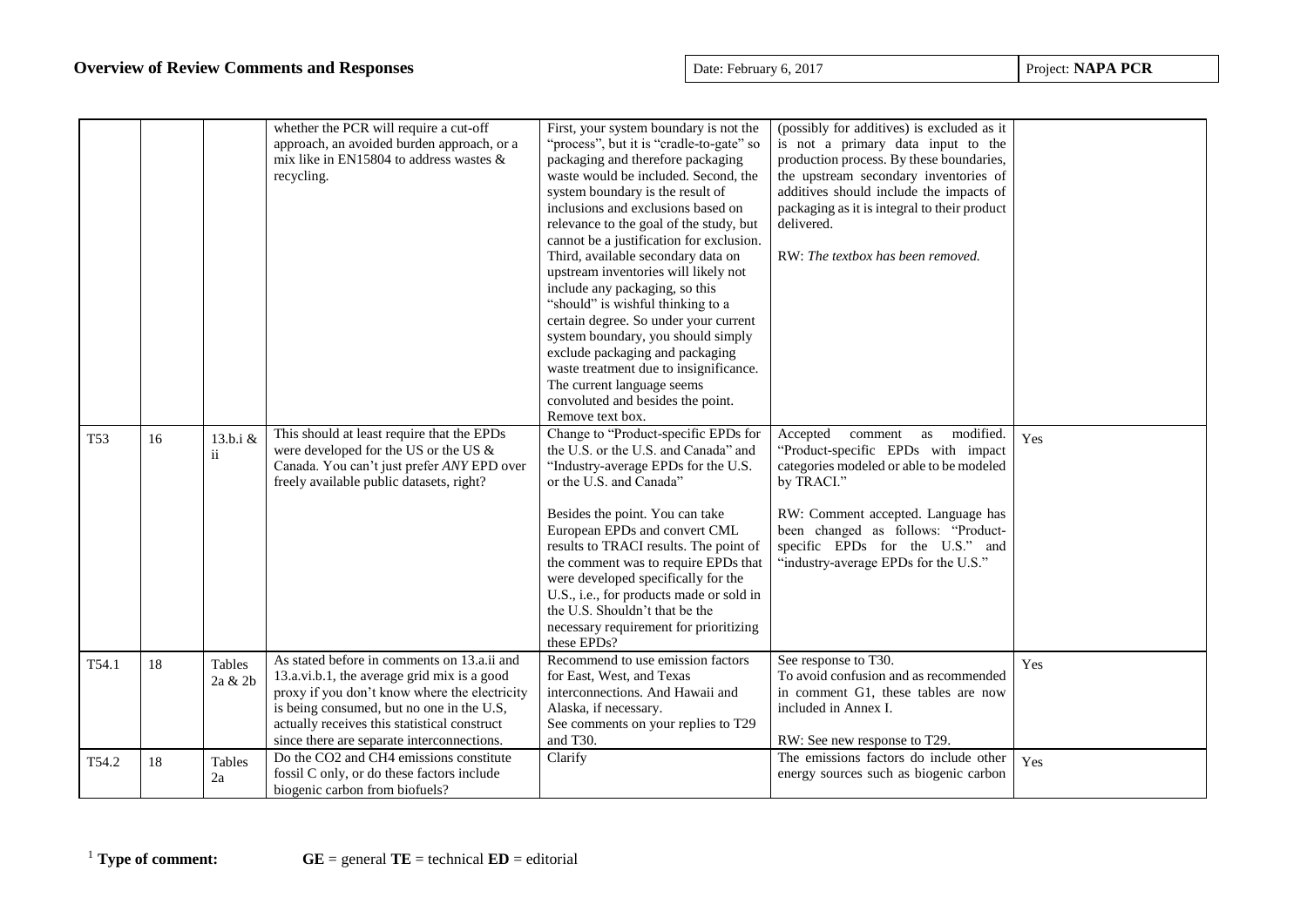|                 |    |                 |                                                                                                                                                                                                                                                                                                                                                                                                                                                                                                                                                                                                                                                                                                                                                                                                              |                                                                                                                                                                                                                                       | from biofuels. Note biomass is listed in                                                                                                                                               |            |
|-----------------|----|-----------------|--------------------------------------------------------------------------------------------------------------------------------------------------------------------------------------------------------------------------------------------------------------------------------------------------------------------------------------------------------------------------------------------------------------------------------------------------------------------------------------------------------------------------------------------------------------------------------------------------------------------------------------------------------------------------------------------------------------------------------------------------------------------------------------------------------------|---------------------------------------------------------------------------------------------------------------------------------------------------------------------------------------------------------------------------------------|----------------------------------------------------------------------------------------------------------------------------------------------------------------------------------------|------------|
| <b>T55</b>      | 19 | 14.a            | This section grossly misrepresents the<br>hierarchy in ISO. The first option in ISO is<br>actually subdivision, then system expansion,<br>and then allocation.                                                                                                                                                                                                                                                                                                                                                                                                                                                                                                                                                                                                                                               | Revise accordingly                                                                                                                                                                                                                    | Annex I Table 3a.<br>Accepted<br>comment as suggested.<br>"Allocation should be avoided; wherever<br>subdivision<br>possible,<br><sub>or</sub><br>system<br>expansion should be used." | Yes        |
| T <sub>56</sub> | 19 | textbox         | It is confusing that the title of the text box is<br>"RAP allocation" if you explicitly did NOT<br>apply allocation.                                                                                                                                                                                                                                                                                                                                                                                                                                                                                                                                                                                                                                                                                         | Change to "RAP burden" and add a<br>sentence at the end saying "RAP is<br>therefore treated as a waste material<br>without economic value and does not<br>carry any upstream burden besides the<br>burden of inbound transportation." | This has been removed per comment<br>T57.1                                                                                                                                             | Yes        |
| T57.1           | 20 | 14.b            | This requirement makes the textbox moot and<br>is somewhat misleading. It is not a necessary<br>requirement fort the cut-off approach that the<br>scrap or waste material is worthless. You<br>could apply the cut-off approach to metal<br>scrap, too, if you wanted to. It is a<br>methodological choice that doesn't require<br>much of a justification beyond, maybe, the<br>strong sustainability vs. weak sustainability<br>brought forward by Frischknecht (2010) if<br>you buy into it (which I don't).<br>Last but not least, for cradle-to-gate LCAs, it<br>is generally advisable to leave any scrap<br>inputs unconnected. Then the resulting LCI<br>can be used for a cut-off as well as an<br>avoided burden approach. This choice is<br>really more relevant in a cradle-to-grave<br>context. | Remove the text box as it does not<br>correspond to the following<br>requirement.                                                                                                                                                     | Accepted comment as suggested.                                                                                                                                                         | Yes        |
| T57.2           | 20 | 14.b.ii.b<br>&c | Also need to include transportation to the<br>plant                                                                                                                                                                                                                                                                                                                                                                                                                                                                                                                                                                                                                                                                                                                                                          | Add "and transportation to plant" at<br>the end of b and c                                                                                                                                                                            | Accepted comment as suggested.                                                                                                                                                         | Yes        |
| <b>T58</b>      | 20 | 14.c            | Yang (2014) uses plain and simple economic<br>allocation. Any allocation is always based on<br>the mass outputs of the co-products, the only<br>question is whether you stop at that point or<br>multiply that mass by, e.g., price per mass,<br>calorific content per mass, etc. Calling this a<br>"combination of mass and economic<br>allocation" implies that you did something                                                                                                                                                                                                                                                                                                                                                                                                                          | Strike "a combination of mass and"<br>here and anywhere else in the<br>document.                                                                                                                                                      | The allocation factor Yang uses is the<br>weighted average economic value for<br>each co-product per the Mass Yield.                                                                   | No, but ok |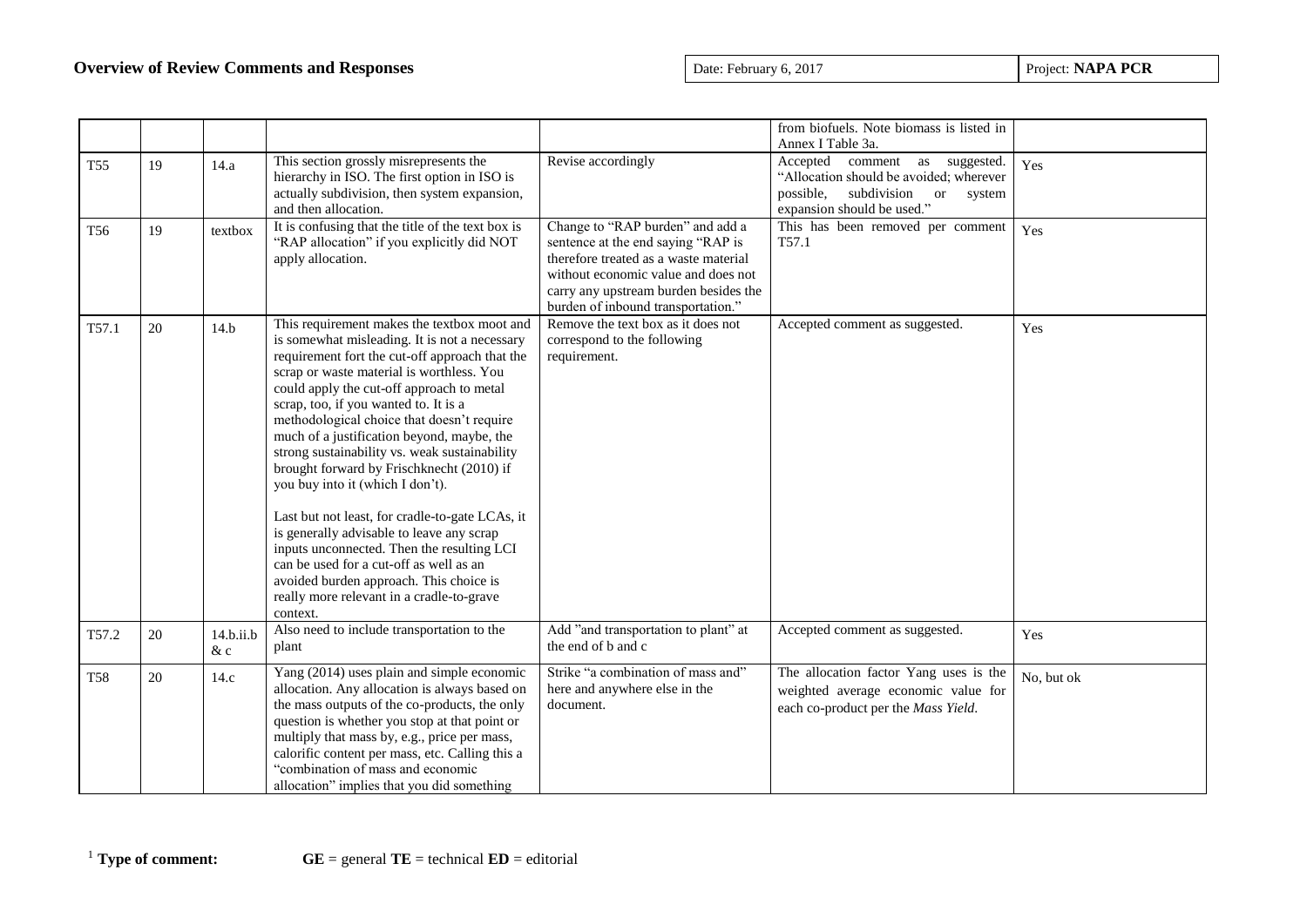|                 |    |          | different than "normal" economic allocation,<br>which you didn't.                                                                                                                                                                                                                                                                                                                                                                                                                                                                                                                                                 |                                                                                                                                                                                                                                                                                                                                                                                                                                                                                                                                                  |                                                                                                                                                                                                                                                                                                                                                                                                                                                                 |     |
|-----------------|----|----------|-------------------------------------------------------------------------------------------------------------------------------------------------------------------------------------------------------------------------------------------------------------------------------------------------------------------------------------------------------------------------------------------------------------------------------------------------------------------------------------------------------------------------------------------------------------------------------------------------------------------|--------------------------------------------------------------------------------------------------------------------------------------------------------------------------------------------------------------------------------------------------------------------------------------------------------------------------------------------------------------------------------------------------------------------------------------------------------------------------------------------------------------------------------------------------|-----------------------------------------------------------------------------------------------------------------------------------------------------------------------------------------------------------------------------------------------------------------------------------------------------------------------------------------------------------------------------------------------------------------------------------------------------------------|-----|
| <b>T59</b>      | 20 | 14.c     | This is one of the sections that would have to<br>be revised once the AI LCI becomes<br>available.                                                                                                                                                                                                                                                                                                                                                                                                                                                                                                                | I advise against including background<br>data in these methodological<br>requirements. This means you could<br>only switch to newer or better<br>background data if you issued an<br>update of the PCR, which would<br>require a review of the changes by a<br>PCR review panel again. Focus on<br>methological choices for foreground<br>data and require any inventories you<br>want, but simply list those outside of<br>the PCR to avoid having to go<br>through an update procedure any time<br>you want to change a background<br>dataset. | Accepted<br>comment as modified.<br>Clarified that this is a place holder for the<br>time being. "Until a public secondary<br>data source for asphalt binder is<br>published and prescribed on the NAPA<br>EPD Program website, the NREL U.S.<br>LCI Crude oil, at refinery data using a<br>combination of mass yield and economic<br>allocation at the refinery, which is in<br>accordance to the procedure defined by<br>Yang (2014) and outlined in Annex I" | Yes |
| <b>T60</b>      | 20 | 15.a     | LCIA results are to be reported based on the<br>defined functional unit, not on a "per year<br>basis".                                                                                                                                                                                                                                                                                                                                                                                                                                                                                                            | Rephrase to "The potential<br>environmental impacts per functional<br>(declared?) unit are to be reported<br>based on the U.S. EPA's TRACI tool,<br>version 2.1." Reference the TRACI<br>2.1 manual (https://www.pre-<br>sustainability.com/download/TRACI<br>2 1 User Manual.pdf)                                                                                                                                                                                                                                                               | Accepted comment as suggested.                                                                                                                                                                                                                                                                                                                                                                                                                                  | Yes |
| T <sub>61</sub> | 20 | 15.a.i.a | This should specify that this is GWP100 and<br>whether or not biogenic carbon ought to be<br>counted or not (uptake and re-release).<br>TRACI itself doesn't distinguish between<br>fossil and biogenic carbon, but the question is<br>whether GREET does and whether it even<br>includes biogenic carbon at all.<br>Lastly, TRACI is still based on the 2007<br>IPCC AR4, while AR5 came out in 2013.<br>CO2 will always be characterized as 1, of<br>course, but if there are any other GHG that<br>contribute significantly to the total GWP,<br>requiring IPCC AR5 would be better, i.e.,<br>more up-to-date. | Change to "Global warming potential<br>(GWP100), fossil, in kilograms of<br>CO2e". Consider switching to IPCC<br>AR5 for GWP.                                                                                                                                                                                                                                                                                                                                                                                                                    | Accepted<br>comment<br>as<br>suggested.<br>Switching to IPCC AR5 will be<br>considered for adoption in future<br>versions.                                                                                                                                                                                                                                                                                                                                      | Yes |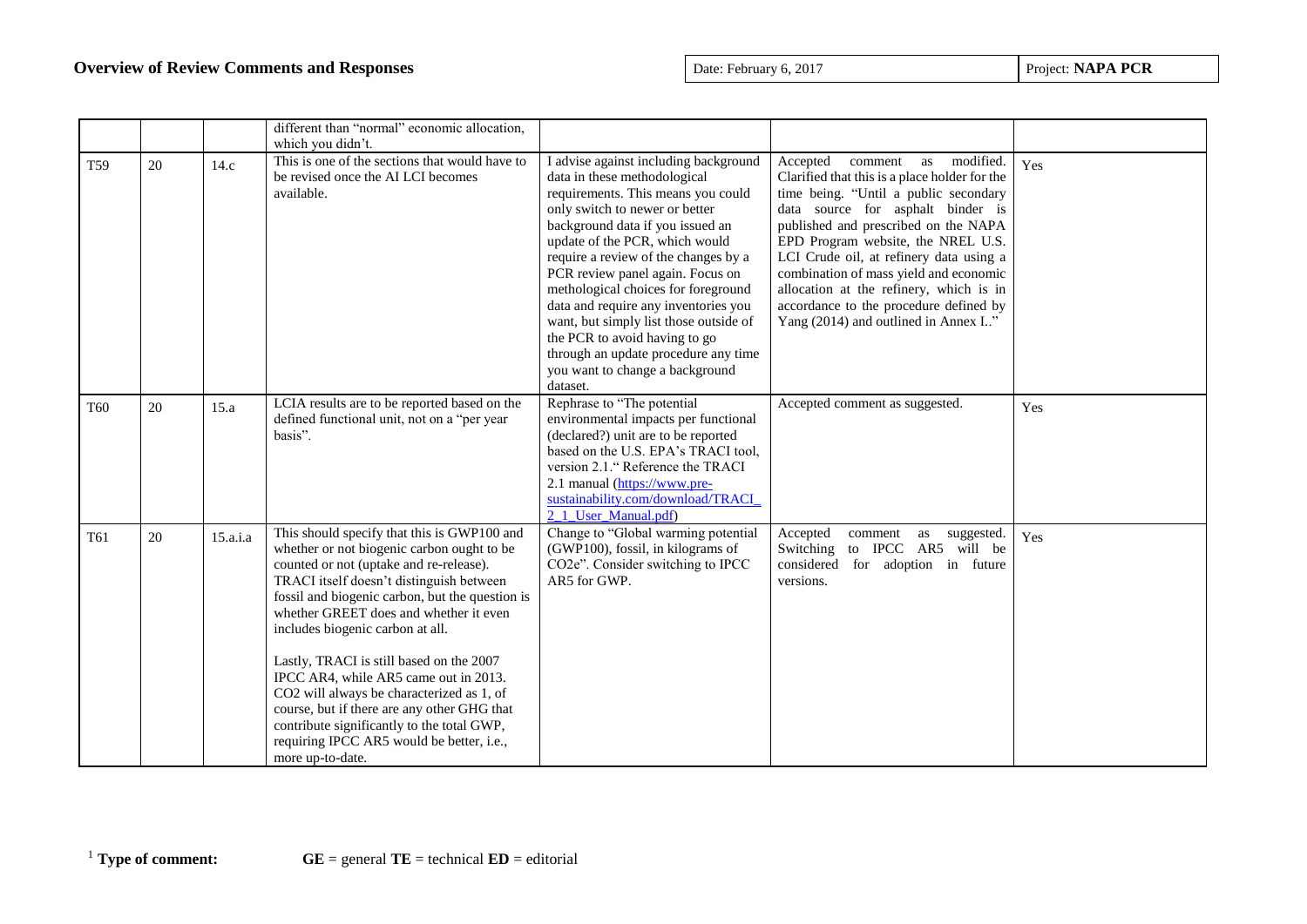| T62             | 21 | 15.a.i.e                  | POCP and SFP are two distinct LCIA<br>models. TRACI uses SFP (Smog Formation<br>Potential), while CML and others use POCP                                                                                                                                                                                                                                                       | Change to "Smog formation potential<br>(SFP), in kilograms of O3<br>equivalents."                                                                                                                                                                                                                         | Accepted comment as suggested                                                                                                                                                                                                                                                                                                                                                                                                                                                                                                                                                                                                                                                                                                                                                                                               | Yes |
|-----------------|----|---------------------------|---------------------------------------------------------------------------------------------------------------------------------------------------------------------------------------------------------------------------------------------------------------------------------------------------------------------------------------------------------------------------------|-----------------------------------------------------------------------------------------------------------------------------------------------------------------------------------------------------------------------------------------------------------------------------------------------------------|-----------------------------------------------------------------------------------------------------------------------------------------------------------------------------------------------------------------------------------------------------------------------------------------------------------------------------------------------------------------------------------------------------------------------------------------------------------------------------------------------------------------------------------------------------------------------------------------------------------------------------------------------------------------------------------------------------------------------------------------------------------------------------------------------------------------------------|-----|
| T63             | 21 | 15.a.i.f                  | Depletion of abiotic resources (fossil), in<br>Unit?                                                                                                                                                                                                                                                                                                                            | [MJ LHV surplus] $-$ I think $\odot$                                                                                                                                                                                                                                                                      | This indicator has been removed in<br>response to comment T 64.                                                                                                                                                                                                                                                                                                                                                                                                                                                                                                                                                                                                                                                                                                                                                             | Yes |
| T64             | 21 | 15.a.i.f                  | Drielsma et al. (2016) recently summarized<br>the methodological issues around mineral<br>depletion in LCA rather well (DOI DOI<br>10.1007/s11367-015-0991-7). I know for a<br>fact that even the EPA doesn't use this<br>indicator for their LCAs.                                                                                                                             | I would recommend to remove this<br>indicator, just like you chose to<br>remove toxicity.                                                                                                                                                                                                                 | Accepted comment as suggested.                                                                                                                                                                                                                                                                                                                                                                                                                                                                                                                                                                                                                                                                                                                                                                                              | Yes |
| T65             | 21 | 15.b.i &<br>$\mathbf{ii}$ | Unclear. Are you asking for the primary<br>energy demand or process energy demand or<br>the energy content of the asphalt mixture? If<br>you want the PED, then why are the LHV in<br>Table 4 relevant here?                                                                                                                                                                    | Revise                                                                                                                                                                                                                                                                                                    | This section has been revised to reflect<br>EN15804 energy reporting to address<br>comment T87.<br>$\cdot$ b.<br>The energy reporting in the<br>EPD shall distinguish between energy<br>sources, such as coal, petroleum<br>products, biomass, etc., based upon how<br>they are used. Energy sources shall be<br>reported separately when used as a<br>material component of a product versus<br>used as energy in the product's creation,<br>as follows:<br>Use of renewable primary energy sources<br>as a material, in MJ<br>Use of renewable primary energy sources<br>as energy, in MJ<br>Use of nonrenewable primary energy<br>sources as a material, in MJ<br>Use of nonrenewable primary energy<br>sources for energy, in MJ<br>Lower heating values (Table 1) shall be<br>used to convert to physical units to MJ. | Yes |
| T <sub>66</sub> | 21 | 15.b.iii                  | So here it mentions eGRID subregions for the<br>first time. However, we just finished a project<br>with the EPA and presented the results at the<br>last LCA XVI conference. eGRID subregions<br>without accounting for power trade between<br>these regions can be very far off for<br>individual impact categories. For example,<br>California has a fairly clean grid mix in | As eGRID subregion data including<br>power trade will not become available<br>for a while outside of GaBi, I<br>recommend going back to the level of<br>the interconnections which exchange<br>very little power with each other.<br>Rephrase to "The fuel mix and<br>emission profile will be determined | See response to T65.<br>RW: See response to T29.                                                                                                                                                                                                                                                                                                                                                                                                                                                                                                                                                                                                                                                                                                                                                                            | Yes |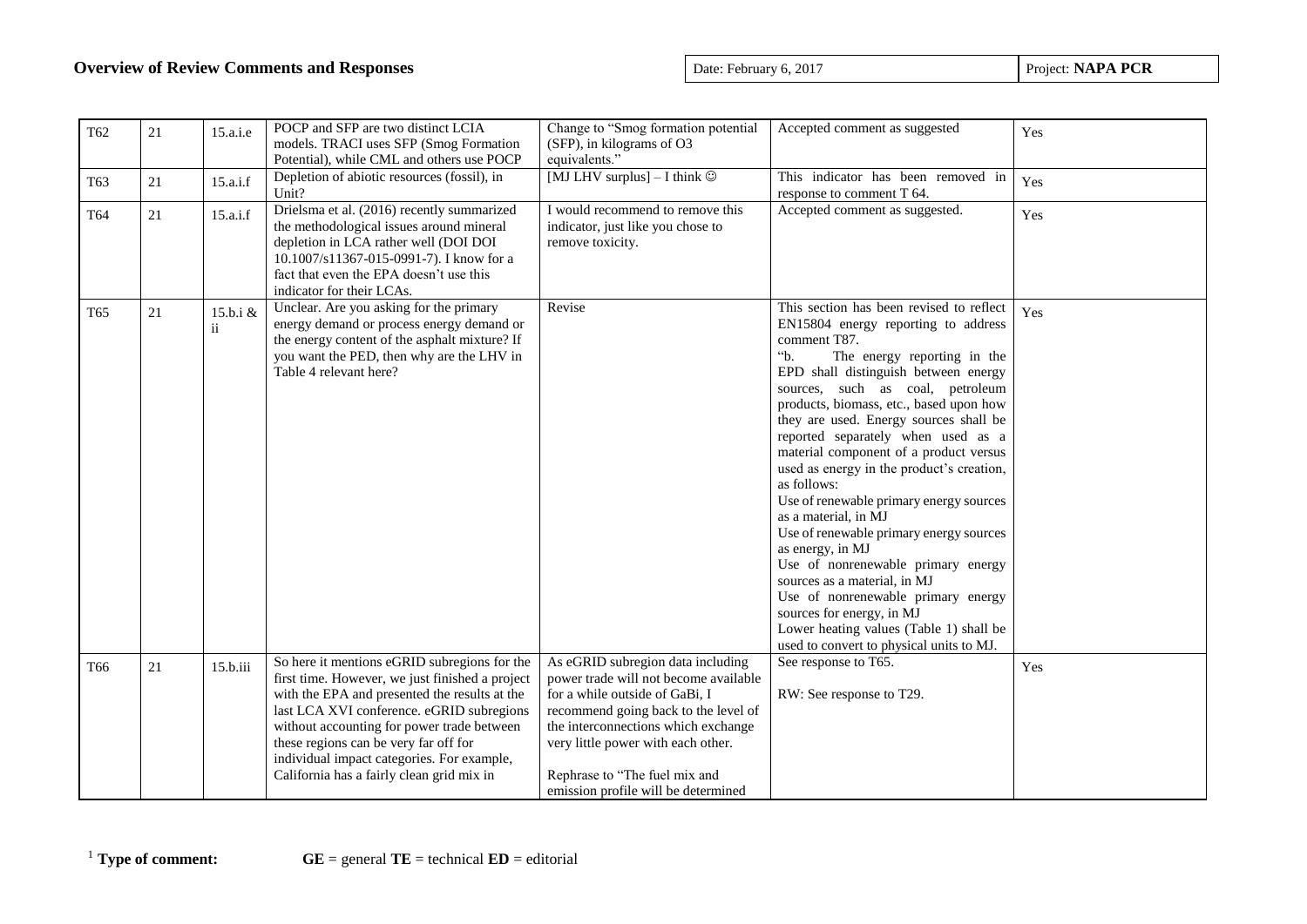|                   |    |                  | eGRID, but imports lots of coal-heavy power<br>from Arizona.                                                                                                                                                                                                                                                                                                                                                                                                                | based on the interconnection (East,<br>West, Texas, Hawaii, Alaska) where<br>the plant is located."<br>Do you mean that this has been<br>removed while revising the section in<br>response to T65?<br>It doesn't specify anymore what the<br>boundaries for this are. Should<br>clarify.                                                                           |                                                                  |     |
|-------------------|----|------------------|-----------------------------------------------------------------------------------------------------------------------------------------------------------------------------------------------------------------------------------------------------------------------------------------------------------------------------------------------------------------------------------------------------------------------------------------------------------------------------|--------------------------------------------------------------------------------------------------------------------------------------------------------------------------------------------------------------------------------------------------------------------------------------------------------------------------------------------------------------------|------------------------------------------------------------------|-----|
| T <sub>66</sub>   | 21 | 15.b.iv<br>$&$ v | I guess this is what you need Table 4 for.<br>These two points should reference the Table.                                                                                                                                                                                                                                                                                                                                                                                  | Add ref to Table 4                                                                                                                                                                                                                                                                                                                                                 | See response to T65.                                             | Yes |
| T67               | 21 | 15.b.iv          | It is not fully clear that this should be based<br>exclusively on electricity and fuels burned<br>on-site.                                                                                                                                                                                                                                                                                                                                                                  | Specify                                                                                                                                                                                                                                                                                                                                                            | See response to T65.                                             | Yes |
| <b>T68</b>        | 21 | 15.b.v           | What does "shall not be included in the total<br>energy used" refer to? The "Total Plant<br>Process Energy" in point iv?                                                                                                                                                                                                                                                                                                                                                    | Specify                                                                                                                                                                                                                                                                                                                                                            | See response to T65.                                             | Yes |
| T69a              | 21 | 15.b.v           | Why does this point only address asphalt<br>binder and no other feedstocks?                                                                                                                                                                                                                                                                                                                                                                                                 | This should be about any and all<br>embodied energy in any feedstock                                                                                                                                                                                                                                                                                               | See response to T65.                                             | Yes |
| T <sub>69</sub> b | 21 | 15.b.v           | You either report total energy or you don't,<br>and you should report it                                                                                                                                                                                                                                                                                                                                                                                                    | Remove part of the statement:<br><b>Total Feedstock Energy: The</b><br>feedstock energy associated with the<br>liquid asphalt binder will be reported<br>to comply with ISO 14040/44 but<br>shall not be included in the total<br>energy used as the embodied energy<br>is never accessed.                                                                         | See response to T65.                                             | Yes |
| <b>T70</b>        | 22 | textbox          | This is entirely confusing. First of all,<br>whether the "binder gets used as a source of<br>fuel during or after the life of the pavement"<br>is completely irrelevant under a cradle-to-gate<br>system boundary. Second, how do you<br>sequester energy from the "carbon cycle"<br>which is not really about energy? Lastly, you<br>use the example of asphalt binder to justify<br>the separate reporting of any form of<br>feedstock energy, so the argument is flawed. | Remove textbox. I have no idea why<br>you are trying to defend reporting<br>feedstock energy separately from<br>process energy. The one place where<br>everything does get added up is<br>Primary Energy Demand, which<br>includes embodied energy of<br>feedstocks. You cannot change the<br>concept of PED in this PCR or you<br>have to call it something else. | See response to T65.                                             | Yes |
| T71               | 22 | 16.a.ii          | What kind of graphic? Anything? Flow chart?                                                                                                                                                                                                                                                                                                                                                                                                                                 | Specify                                                                                                                                                                                                                                                                                                                                                            | Accepted comment as modified "an<br>optional graphic of product" | Yes |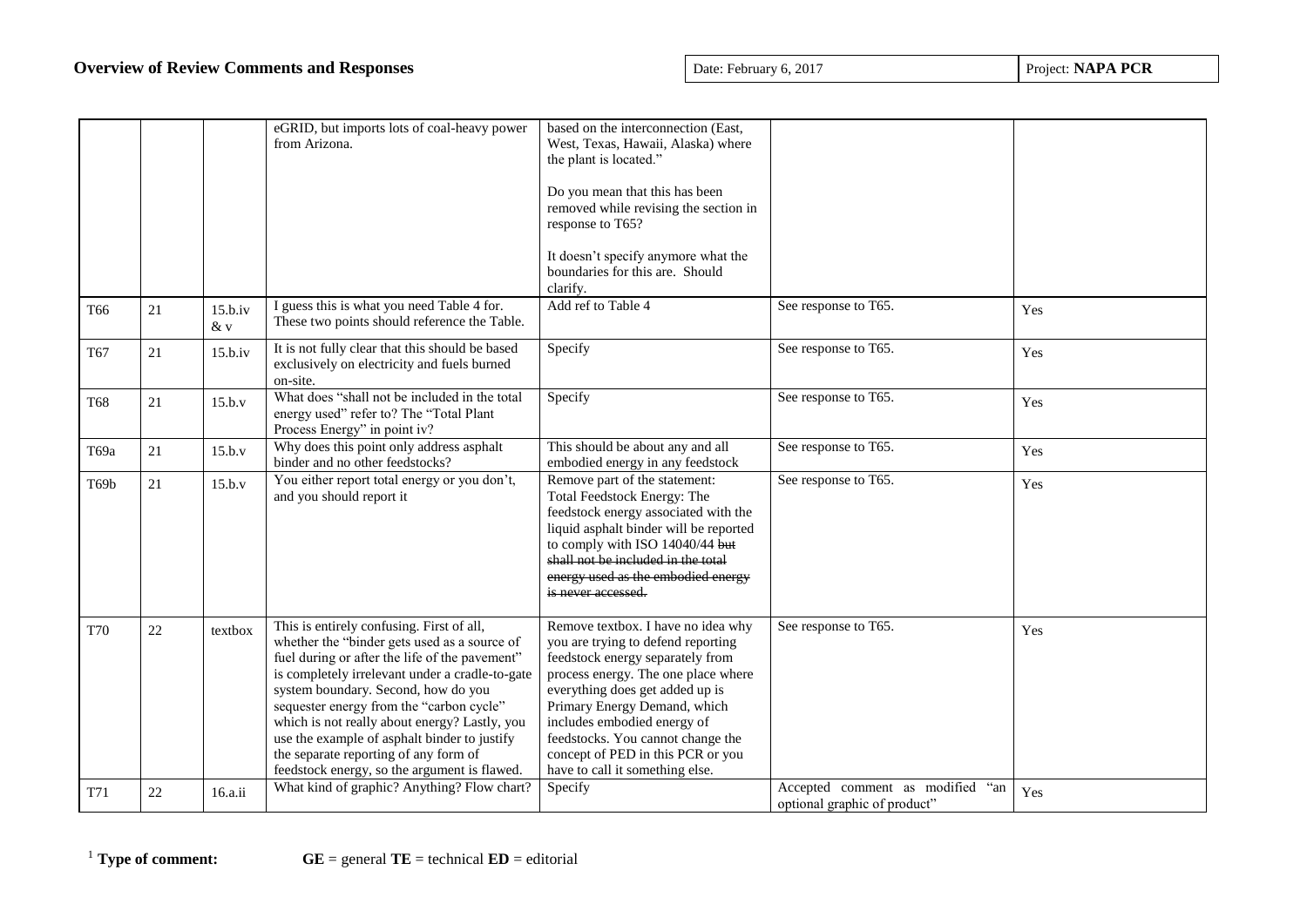| T72 | 22 | 16.a.iii      | Which PO? NAPA or the one where the EPD<br>will be published? Can be a different one.                                                                                                                                                                                                                                                                                                                  | Change to "Reference to this PCR and<br>the name of the Program Operator<br>under which the declaration will be<br>registered."                                                                                                                                                                                                                                                                                                                                                                                                                                                                                                                                                                                                                                                                           | Accepted comment as suggested.                         | Yes |
|-----|----|---------------|--------------------------------------------------------------------------------------------------------------------------------------------------------------------------------------------------------------------------------------------------------------------------------------------------------------------------------------------------------------------------------------------------------|-----------------------------------------------------------------------------------------------------------------------------------------------------------------------------------------------------------------------------------------------------------------------------------------------------------------------------------------------------------------------------------------------------------------------------------------------------------------------------------------------------------------------------------------------------------------------------------------------------------------------------------------------------------------------------------------------------------------------------------------------------------------------------------------------------------|--------------------------------------------------------|-----|
| T73 | 22 | 16.a.v        | A validator validates, but a verifier verifies.                                                                                                                                                                                                                                                                                                                                                        | Change to "verifier"                                                                                                                                                                                                                                                                                                                                                                                                                                                                                                                                                                                                                                                                                                                                                                                      | Accepted comment as suggested.                         | Yes |
| T74 | 22 | 16.a.v        | The verifier conforms more than just this.                                                                                                                                                                                                                                                                                                                                                             | Change to "confirming that the EPD<br>and the underlying LCA conform to<br>this PCR and the relevant ISO<br>standards ISO 14044 and ISO 14025."                                                                                                                                                                                                                                                                                                                                                                                                                                                                                                                                                                                                                                                           | Accepted comment as suggested.                         | Yes |
| T75 | 22 | 16.a.vi.<br>b | This is a requirement of ISO 14044 for LCA<br>reports; it doesn't have to be in the EPD, but<br>you can require it, of course.                                                                                                                                                                                                                                                                         | <b>TBD</b>                                                                                                                                                                                                                                                                                                                                                                                                                                                                                                                                                                                                                                                                                                                                                                                                | Thanks for your note.                                  | Yes |
| T76 | 22 | 16a.vi.c      | LCA only accounts for what does happen, not<br>for what does not happen. The "avoidance" of<br>further refining does not result in any actual<br>or hypothetical credits; asphalt has a lower<br>burden than other refinery products so the<br>benefit has already been accounted for. In<br>addition, what happens to the asphalt binder<br>during use or EoL is outside of the scope of<br>this PCR. | Again, you cannot change the<br>definition of PED to exclude<br>feedstock energy. Then simply do not<br>report PED at all, period. It is your<br>choice, and you don't have to make<br>these rather questionable claims to<br>justify certain metrics. To me, fossil<br>PED usually correlates strongly with<br>fossil GWP, so the reporting of PED<br>or process energy has little<br>environmental relevance as it is the<br>emissions associated with that energy<br>consumption that cause<br>environmental effects, not the energy<br>consumption itself.<br>Proposal: delete point c,<br>Decide which energy metrics you<br>want to report, you don't HAVE TO<br>report any of them.<br>Joep: I suggest following the FHWA<br>LCa for pavement guidelines which<br>include clear energy categories. | Accepted comment as suggested. See<br>response to T65. | Yes |
| T76 | 22 | 16a.vi        | <b>Total Primary Energy and Total Plant Process</b><br>Energy are not listed here, so does that mean                                                                                                                                                                                                                                                                                                   | Add all energy metrics to be reported<br>(if any)                                                                                                                                                                                                                                                                                                                                                                                                                                                                                                                                                                                                                                                                                                                                                         | Accepted comment as suggested.                         |     |
|     |    |               | they were not intended to be included in the<br>EPD?                                                                                                                                                                                                                                                                                                                                                   |                                                                                                                                                                                                                                                                                                                                                                                                                                                                                                                                                                                                                                                                                                                                                                                                           |                                                        |     |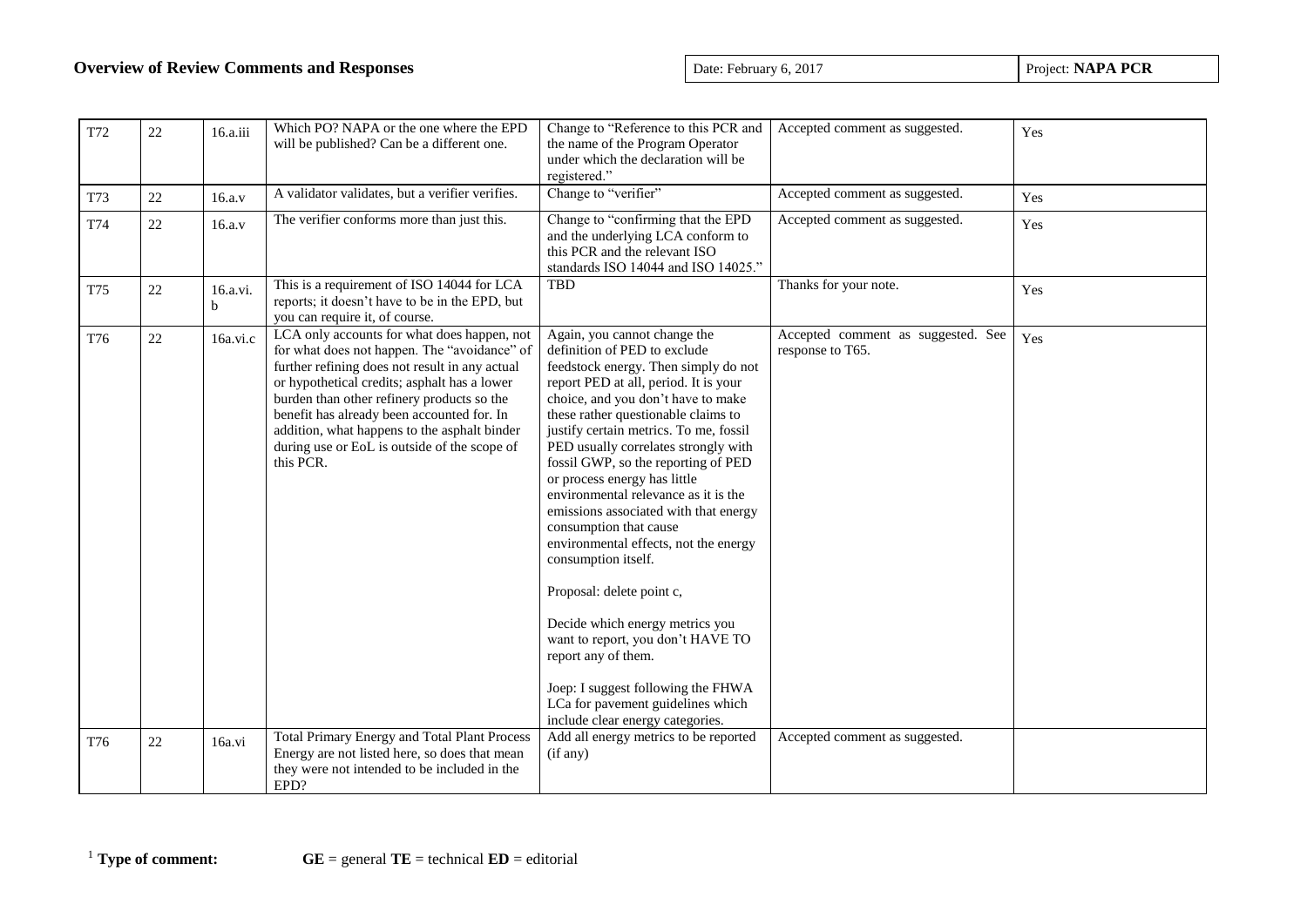| <b>T77</b> | 31              | Append<br>ix F                      | The language equates "transparency" with<br>"costs". This is not correct. As long as data is<br>publicly available, either for free or under<br>license, does not make a difference in terms<br>of transparency. The real reason is that a lot<br>of NAPA members and their clients are from<br>the public sector, so there is this notion that<br>you cannot force anybody to buy software or<br>data. However, I have never seen a fully<br>coherent justification that would point to the<br>official and published source of that<br>requirement. It would be great if this PCR<br>could close that gap.<br>So is it really just the member companies that<br>don't want to pay for software and data? I do<br>wonder how they fulfil other, mandatory<br>product standards around product<br>performance without spending a single cent<br>on testing equipment, personnel, or service<br>providers Is that all free of cost to them? $\circledcirc$<br>At the same time, the freely available data is<br>3 to 13 years old (reference year or<br>publication date?). So you are breaking your<br>own data quality requirements. | I can see the point that the NAPA<br>members don't want to pay for any<br>data, but then the PCR should at least<br>be honest and say so or not address<br>this topic at all. You don't need this<br>whole paragraph at all in my mind. It<br>is your PCR, and if you feel you need<br>to mandate certain data sources, you<br>are free to do so.<br>Otherwise please provide a reference<br>to the respective law, rule, regulation,<br>or executive order that clearly<br>requires the data to be free of cost.<br>After 6 years in this country, no one<br>has been able to point me to it yet. It<br>almost seems like an urban myth to<br>me<br>With regard to breaking your own<br>data quality requirements, you should<br>double-check whether 2003 is the<br>date that this dataset was first<br>published and whether it (and with it<br>the reference year) has been updated<br>ever since. If it hasn't, then you need<br>to adjust your own data quality<br>requirements to match the data your<br>requiring to be used. Anything else<br>would be a double standard. | Appendix F has been removed to Annex<br>I. While there is no federal regulatory<br>directive to use only open data, the<br>strongest voices in the PCR working<br>group in favor of using open data came<br>from representatives of public agencies,<br>the primary customers of our industry.<br>This is in line with OMB's CIO<br>Council's Project Open Data initiative. | Yes |
|------------|-----------------|-------------------------------------|---------------------------------------------------------------------------------------------------------------------------------------------------------------------------------------------------------------------------------------------------------------------------------------------------------------------------------------------------------------------------------------------------------------------------------------------------------------------------------------------------------------------------------------------------------------------------------------------------------------------------------------------------------------------------------------------------------------------------------------------------------------------------------------------------------------------------------------------------------------------------------------------------------------------------------------------------------------------------------------------------------------------------------------------------------------------------------------------------------------------------------------|------------------------------------------------------------------------------------------------------------------------------------------------------------------------------------------------------------------------------------------------------------------------------------------------------------------------------------------------------------------------------------------------------------------------------------------------------------------------------------------------------------------------------------------------------------------------------------------------------------------------------------------------------------------------------------------------------------------------------------------------------------------------------------------------------------------------------------------------------------------------------------------------------------------------------------------------------------------------------------------------------------------------------------------------------------------------------------|-----------------------------------------------------------------------------------------------------------------------------------------------------------------------------------------------------------------------------------------------------------------------------------------------------------------------------------------------------------------------------|-----|
| <b>T77</b> | $\overline{10}$ | Process<br>in Phase<br>A2, No.<br>3 | Not clear what is meant by the assumption that<br>binder will be sourced from a refinery and not<br>from a post-refinery terminal. Does that mean<br>that additional transport to terminal and<br>terminal processes (heating, pumping, etc) are<br>ignored? Or that they will be added if the plant<br>is sourcing from a terminal? From Fig 2 it<br>appears that the terminal is excluded.                                                                                                                                                                                                                                                                                                                                                                                                                                                                                                                                                                                                                                                                                                                                          | Needs to be clarified. In parts of the<br>country it is routine to source from a<br>terminal that is far away from the<br>refinery, and there are impacts<br>associated with this transport and the<br>operation of the terminal. There is no<br>logical reason that terminal operations<br>and transport should be excluded.                                                                                                                                                                                                                                                                                                                                                                                                                                                                                                                                                                                                                                                                                                                                                      | Accepted comment<br>modified.<br>as<br>"Transportation of asphalt binder from<br>the refinery or terminal to the asphalt<br>mixture plant. This will be based on<br>primary data collected for each plant."                                                                                                                                                                 | Yes |
| T78        | 6, 7            | 5.b.xviI<br>I and<br>xxii           | Clarify observed and measured by whom? All<br>data must have been observed or measured by<br>someone, or else derived from a model. This<br>description does not sufficiently explain the<br>difference.                                                                                                                                                                                                                                                                                                                                                                                                                                                                                                                                                                                                                                                                                                                                                                                                                                                                                                                              | Clarification. Important that reader of<br>PCR knows how different data source<br>types have been clarified.                                                                                                                                                                                                                                                                                                                                                                                                                                                                                                                                                                                                                                                                                                                                                                                                                                                                                                                                                                       | Accepted comment as<br>suggested.<br>"Primary data — site-specific data."<br>"Secondary data — data inventories from<br>published sources that are not site-<br>specific."                                                                                                                                                                                                  | Yes |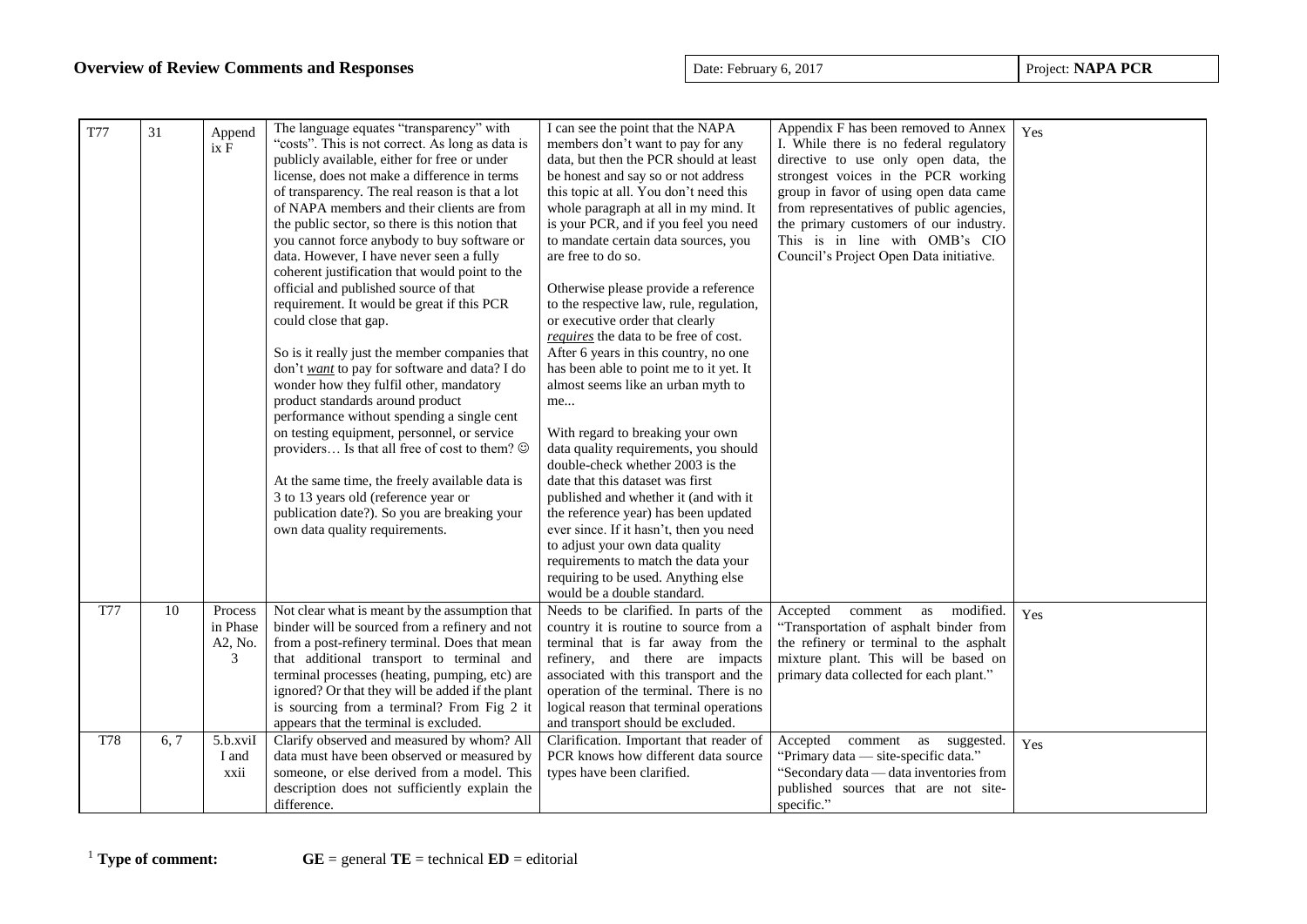| <b>T78</b> | 11              | Fig 2                                                  | What is the Crushing to the right of the quarry<br>processes that is shown as outside the system?<br>If it is real and not a typo, why is it excluded?                                                    | Clarification. Diagram is unclear, may<br>be an error.                                                                                                                           | Modified diagram to fix the typo.                                                                                                                                                                                                                                                                                                                                                                                                                | Yes |
|------------|-----------------|--------------------------------------------------------|-----------------------------------------------------------------------------------------------------------------------------------------------------------------------------------------------------------|----------------------------------------------------------------------------------------------------------------------------------------------------------------------------------|--------------------------------------------------------------------------------------------------------------------------------------------------------------------------------------------------------------------------------------------------------------------------------------------------------------------------------------------------------------------------------------------------------------------------------------------------|-----|
| T79        | 12              | Process<br>es in<br>Phase<br>A3:plan<br>operatio<br>ns | What about water usage for washing<br>aggregates? Also, do "other mobile sources"<br>include belts and conveyors, etc?                                                                                    | Clarification. These items should be<br>named as being in the system.                                                                                                            | Accepted comment as modified.<br>"Total amount of water used on the plant<br>for dust control, washing aggregates,<br>and/or foaming."                                                                                                                                                                                                                                                                                                           | Yes |
| <b>T80</b> | 12              | $10a$ . cut<br>off<br>criteria                         | Seeming contradiction in statement. Averages<br>by definition are not conservative. State more<br>clearly whether conservative (how is this<br>determined and defined?) or averages will be<br>used.      | Clarify. Seeming contradiction in<br>statement. As noted in T17, average<br>data is not conservative. Need to<br>clarify whether average or<br>conservative data are to be used. | See response to T17<br>RW: The word "average" has been<br>removed.                                                                                                                                                                                                                                                                                                                                                                               | Yes |
|            |                 |                                                        |                                                                                                                                                                                                           | If average is chosen, then this needs to<br>be stated on the EPD including a<br>statement of the significance of the<br>LCI in relation to the reported LCIA<br>results          |                                                                                                                                                                                                                                                                                                                                                                                                                                                  |     |
| <b>T81</b> | 12              | 10.d.                                                  | These items will be included once data sources<br>available. Shouldn't a note be required in the<br>EPD stating that these are present but their<br>impacts were not included because of lack of<br>data? | Transparency, per ISO need to note<br>limitations of study, and lack of data<br>for some potentially very impactful<br>materials is an important limitation.                     | Accepted comment as<br>suggested.<br>Modified text as follows to reference<br>section 16.a.vii. with the required notes<br>on limitations. "As there are data gaps in<br>their publicly available life cycle<br>inventories, these materials will be<br>included in the analysis as soon as<br>reliable and transparent sources become<br>available. These data gaps must be<br>clearly noted on the EPD, as prescribed<br>in section 16.a.vii." | Yes |
| T82        | $\overline{14}$ | 12 d.                                                  | No more than two significant figures?                                                                                                                                                                     | What if have better precision in data?<br>Not clear where this came from.<br>Understand desire to not report more<br>precision than data have.                                   | This has been removed to address<br>comment T31.                                                                                                                                                                                                                                                                                                                                                                                                 | Yes |
| T83        | 15              | 13.a.vi.<br>c.                                         | There are other sources of fuel for generators,<br>such as propane, Add propane to list, and add<br>Other to the list.                                                                                    | Missing sources.                                                                                                                                                                 | Accepted comment as suggested. Added<br>additional sources to list. See response to<br>T43.                                                                                                                                                                                                                                                                                                                                                      | Yes |
| T84        | $17\,$          | Table 1<br>from<br>PCA                                 | Aggregate for asphalt is somewhat different<br>from aggregate for concrete in that asphalt<br>mixes use all sizes, while concrete washes the<br>aggregate to get rid of the finer particles (often        | Make clear the applicability of these<br>aggregate inventories.                                                                                                                  | Aggregate production, while within the<br>system boundary is dependent on best<br>available upstream data. As correctly<br>pointed out, asphalt plants do not have to                                                                                                                                                                                                                                                                            | Yes |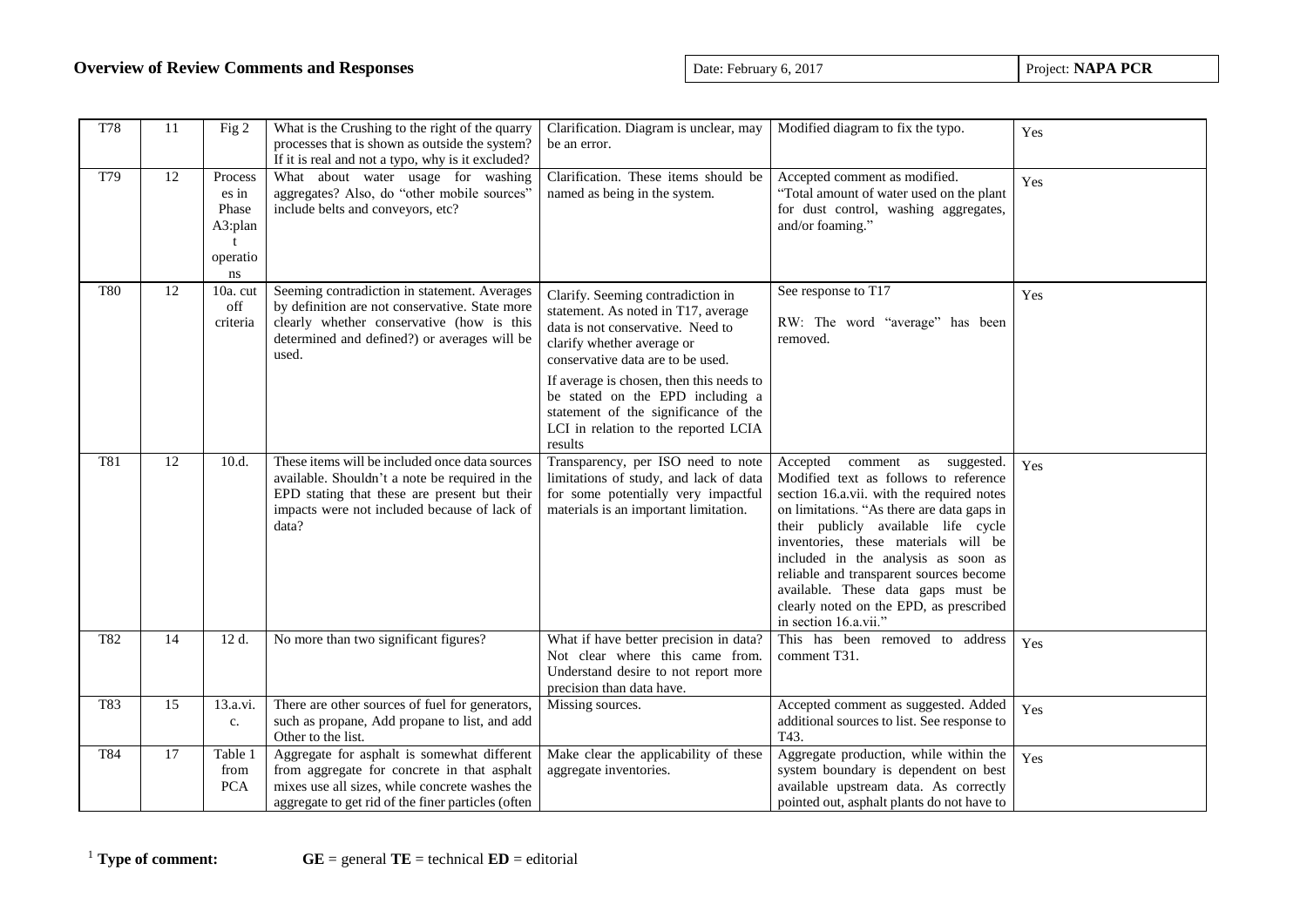|            |    |                            | less than the 1 or 0.6 mm sieves). How is this<br>considered? Suggest make adjustments to<br>these inventories, or identify how accounted<br>for differences in gradations used, or why not<br>accounted for.                                                                                                                                                                                             |                                                                                                                                                                                                                                                                                                                                                                                    | wash the aggregate. Any energy used for<br>fractionating aggregate gradations at the<br>plant that is not already part of the<br>upstream inventory is being reported<br>within the gross annual energy reporting.<br>Hence this has been accounted for within<br>the current framework. |                                                                                                    |
|------------|----|----------------------------|-----------------------------------------------------------------------------------------------------------------------------------------------------------------------------------------------------------------------------------------------------------------------------------------------------------------------------------------------------------------------------------------------------------|------------------------------------------------------------------------------------------------------------------------------------------------------------------------------------------------------------------------------------------------------------------------------------------------------------------------------------------------------------------------------------|------------------------------------------------------------------------------------------------------------------------------------------------------------------------------------------------------------------------------------------------------------------------------------------|----------------------------------------------------------------------------------------------------|
| T85        | 19 | Table at<br>top of<br>page | Here transportation from the terminal is<br>included. Inconsistent with previous statement<br>(see Comment J above).                                                                                                                                                                                                                                                                                      | Inconsistency in document regarding<br>requirements about terminals.                                                                                                                                                                                                                                                                                                               | See response to T77.                                                                                                                                                                                                                                                                     | Yes                                                                                                |
| T86        | 21 | 15.b.i                     | Feedstock energy is part of Primary Energy.<br>Clarify that reporting primary energy is<br>without feedstock included because it is<br>reported separately.                                                                                                                                                                                                                                               | Appears to be incorrect accounting of<br>primary energy.                                                                                                                                                                                                                                                                                                                           | See response to T65.                                                                                                                                                                                                                                                                     | Yes                                                                                                |
| <b>T87</b> | 21 | 15.b.i                     | Do you not want to separate primary energy<br>between renewable and non-renewable?                                                                                                                                                                                                                                                                                                                        | Provide more detailed information to<br>user. Suggest following the FWHA<br>LCA for pavement guidance.                                                                                                                                                                                                                                                                             | Accepted<br>comment as suggested.<br>Following FHWA LCA guidance and the<br>EN 15804 standard.                                                                                                                                                                                           | Yes                                                                                                |
| <b>T88</b> | 21 | 15.b.v.                    | Here referring to total energy. Was primary<br>energy not used as a material meant? Also<br>refers to embodied energy. The use of<br>language describing energy types in this<br>section appears to be sloppy. Definitions of<br>different types of energy not in glossary or<br>defined in document.                                                                                                     | Clarify and be more consistent with<br>names of different types of energy. As<br>currently written could be very<br>confusing to EPD developers and EPD<br>readers.<br>Slide 5 of responses to critical review<br>team comments regarding imprecise<br>and confusing definitions of energy<br>types does not appear to be<br>implemented completely in the current<br>PCR version. | See response to T65.                                                                                                                                                                                                                                                                     | Yes                                                                                                |
| T89        |    | Append<br>ix C             | Wasn't concrete industry included in<br>stakeholders? There are comments from them.                                                                                                                                                                                                                                                                                                                       | Incomplete list?                                                                                                                                                                                                                                                                                                                                                                   | This is a list of commenters we sent<br>notices to. The concrete industry<br>received an email about the PCR most<br>likely through the SPTWG.                                                                                                                                           | Yes                                                                                                |
| <b>T90</b> | 13 | 10.c                       | The cut off criteria still somewhat unclear. Is<br>it not possible that a material in asphalt mix<br>can have low mass, low energy but have a very<br>big impact of another type (toxic to humans or<br>water life, etc). Not sure why the words energy<br>and mass are included here. Shouldn't it be<br>that sum of cut-offs should be less than 5% of<br>any of the impact categories required in EPD? | Apparently inconsistent language.                                                                                                                                                                                                                                                                                                                                                  | See responses to T17-19.                                                                                                                                                                                                                                                                 | Yes. This is now OK because<br>it states that the impacts of<br>GTR etc have not been<br>included. |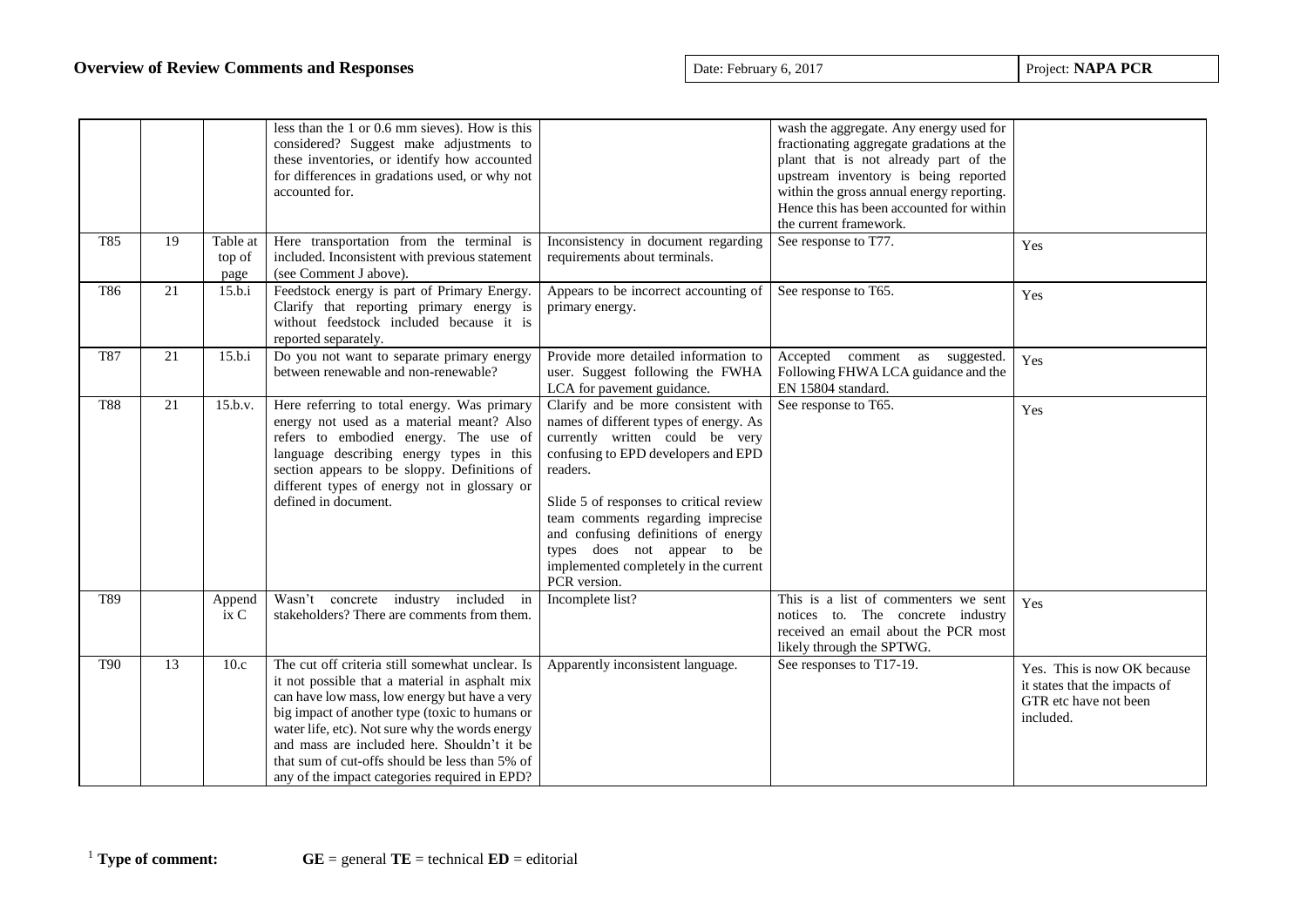| T91 | Whole<br>docume<br>nt | Whole<br>docume<br>nt | Does this EPD include open graded and gap<br>graded mixes? Call that out explicitly.                                           | More clarity regarding types of mixes<br>in scope.                                                                                                                                                                                                                                                                                                                                                                                                                                                                                                                                                                               | Accepted comment as suggested. Added<br>to $7. a$ . iii "iii.<br>Asphalt<br>mixtures<br>may be further classified by mix type,<br>such as dense-graded, open-graded<br>friction course, gap-graded, porous, or<br>stone-matrix asphalt mixtures." | Yes |
|-----|-----------------------|-----------------------|--------------------------------------------------------------------------------------------------------------------------------|----------------------------------------------------------------------------------------------------------------------------------------------------------------------------------------------------------------------------------------------------------------------------------------------------------------------------------------------------------------------------------------------------------------------------------------------------------------------------------------------------------------------------------------------------------------------------------------------------------------------------------|---------------------------------------------------------------------------------------------------------------------------------------------------------------------------------------------------------------------------------------------------|-----|
| T92 | 19                    | 16.a.viii             | Warm mix additives should be added to this<br>list. Some WMA additives have a fairly large<br>contribution to certain impacts. | Add another clause to this that says<br>"An EPD for an asphalt mixture that<br>uses a warm mix additive must include<br>the following statement: "This mix<br>uses a [name of warm mix additive and<br>type]. The upstream impacts<br>associated with the process of<br>extraction, manufacturing/production,<br>and transportation of the warm mix<br>additive have not been accounted for in<br>this EPD.""<br>Please notice: this is a new comment.<br>Perhaps the two existing statements,<br>and the call for this third statement can<br>be turned into one statement listing the<br>materials that are not accounted for. | RW: The EPD template will specifically<br>state what is missing and the potential<br><i>impacts.</i>                                                                                                                                              | Yes |

|    | <b>General comments</b> |               |                                                                                           |                                                           |                                               |                  |
|----|-------------------------|---------------|-------------------------------------------------------------------------------------------|-----------------------------------------------------------|-----------------------------------------------|------------------|
| #  | <b>Section</b><br>Ref.  | Paragr<br>aph | Comment                                                                                   | Recommendation                                            | <b>Response</b>                               | <b>Resolved?</b> |
| G1 | all                     | all           | The PCR would benefit from a clear                                                        | I would recommend that the                                | Accepted comment as suggested. See<br>Annex I | Yes              |
|    |                         |               | distinction between requirements for                                                      | methodological requirements in the                        |                                               |                  |
|    |                         |               | foreground processes based on primary                                                     | <b>PCR</b> focus on the foreground processes              |                                               |                  |
|    |                         |               | data and requirements that apply to based on primary data to allow for easy               |                                                           |                                               |                  |
|    |                         |               | background data for up- and downstream   updates of the annex of required                 |                                                           |                                               |                  |
|    |                         |               | activities.                                                                               | PCR usually focus on inventories without having to revise |                                               |                  |
|    |                         |               | foreground processes and mandate less the                                                 | larger sections of the PCR whenever                       |                                               |                  |
|    |                         |               | methodological choices in background                                                      | better data becomes available that, e.g.,                 |                                               |                  |
|    |                         |               | data. This does not mean that NAPA can't $\vert$ follows a different allocation approach. |                                                           |                                               |                  |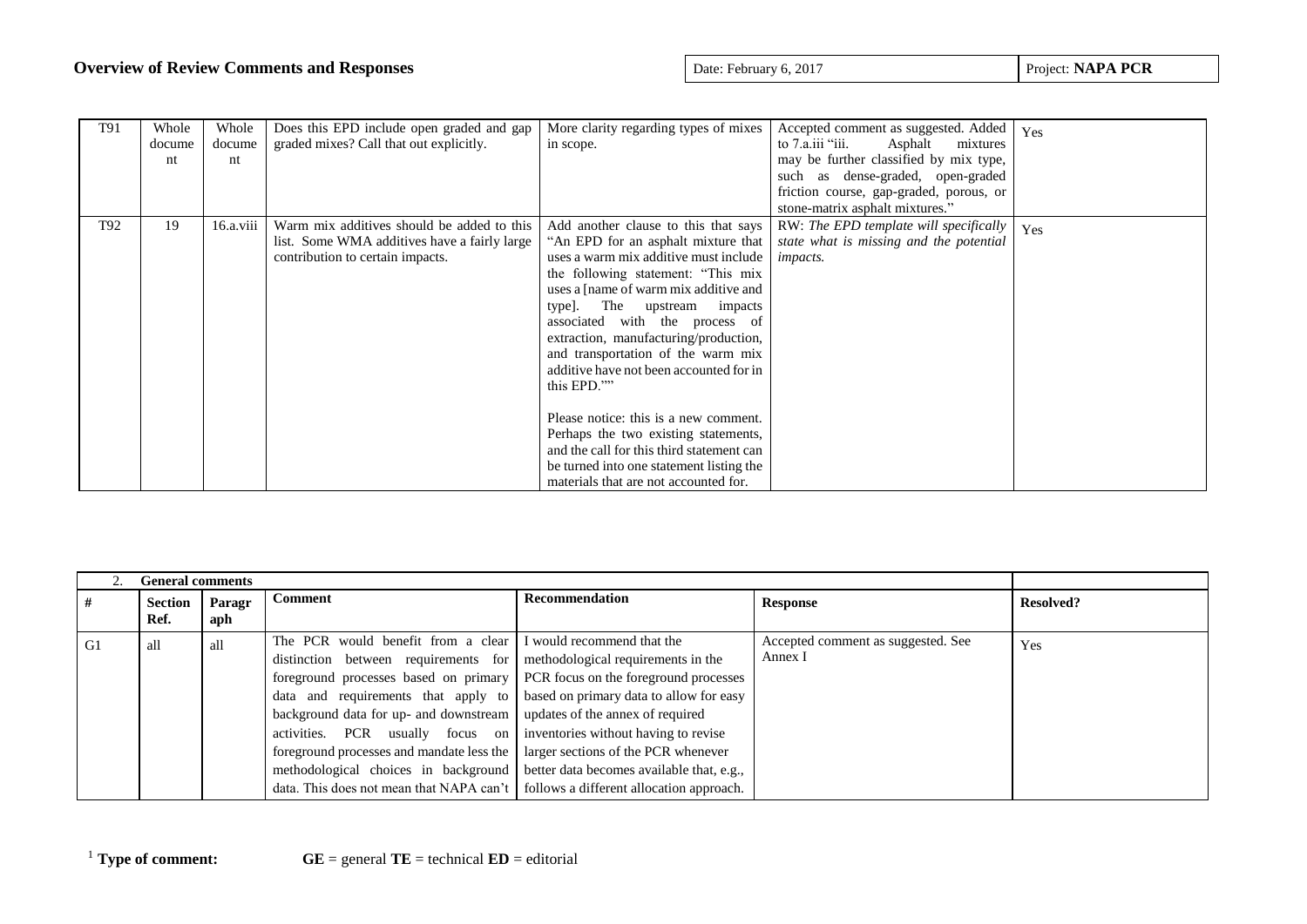|                |     |     | require the use of certain public data<br>because it's the best public available at the<br>current time. That may change soon,<br>though, so it would be easier to update the<br>list of required datasets rather than to<br>revise whole sections of the PCR only to<br>accommodate the use of new background<br>data (e.g., Asphalt Institute). |                                                                                                                                                                                                                 |                                                                                                                                                               |     |
|----------------|-----|-----|---------------------------------------------------------------------------------------------------------------------------------------------------------------------------------------------------------------------------------------------------------------------------------------------------------------------------------------------------|-----------------------------------------------------------------------------------------------------------------------------------------------------------------------------------------------------------------|---------------------------------------------------------------------------------------------------------------------------------------------------------------|-----|
| G <sub>2</sub> | all | all | The PCR needs some serious cleaning up<br>in terms of its structure and layout.                                                                                                                                                                                                                                                                   | Outlining format seemed difficult.<br>Don't use the PCR as an educational<br>tool. Simplify the language so it is<br>strictly technical language. Strive not<br>to go to more than three levels of<br>headings. | Many of the call-out boxes were removed<br>in response to previous comments.<br>Additional sections have been streamlined<br>and modified to improve clarity. | Yes |

| 3.             | <b>Editorial comments</b> |                 |                                                                                                                                     |                                                                                                   |                                                                                                                                                                           |                  |  |
|----------------|---------------------------|-----------------|-------------------------------------------------------------------------------------------------------------------------------------|---------------------------------------------------------------------------------------------------|---------------------------------------------------------------------------------------------------------------------------------------------------------------------------|------------------|--|
| #              | Page                      | <b>Section</b>  | <b>Comment</b>                                                                                                                      | Recommendation                                                                                    | <b>Response</b>                                                                                                                                                           | <b>Resolved?</b> |  |
| E1             | 4                         | 4.a.iii         | You can only comply to laws and<br>regulations. You conform to voluntary<br>standards.                                              | Replace "comply" and "compliance"<br>with "conform" and "conformance"<br>throughout the document. | Accepted comment as suggested.                                                                                                                                            | Yes              |  |
| E2             |                           | $5.b.$ xx $v$   | Editorial                                                                                                                           | "methods that allow asphalt mixtures<br>allowable to be compacted"                                | Accepted comment as suggested.                                                                                                                                            | Yes              |  |
| E <sub>3</sub> | 8                         | 9               | According to ISO 14025 and 14044, it is<br>"system boundary" (singular)                                                             | Replace throughout the document                                                                   | Accepted comment as suggested.                                                                                                                                            | Yes              |  |
| E <sub>4</sub> | 10                        | A <sub>2</sub>  | "the plant" or "the asphalt plant" too<br>unspecific                                                                                | Change to "asphalt mixture<br>manufacturing plant" or similar<br>throughout the document          | Accepted comment as suggested.                                                                                                                                            | Yes              |  |
| E <sub>5</sub> | 12                        | $A3-2$          | Should be "water used in the asphalt<br>mixture manufacturing plant"                                                                | Change                                                                                            | Accepted comment as suggested.                                                                                                                                            | Yes              |  |
| E <sub>6</sub> | 15                        | 13.a.vi.<br>b.1 | The section numbering and overall structure<br>of the document needs some work. A<br>section 13.a.vi.b.1 is simply odd.             | You should use Arabic numerals<br>throughout.                                                     | The hierarchy of Arabic numerals,<br>Alphabetic characters, and Roman<br>numerals is a well-accepted method for<br>delineating sections and subsections of a<br>document. | Yes              |  |
| E7             | 6                         | 5.b.vii         | Reference the method used to calculate<br>ESALs, because there are<br>various<br>approaches (AASHO Road Test, 4 <sup>th</sup> power | Clarification for future comparison of<br>materials against performance metrics.                  | Different agencies and regions may require<br>different EASL calculation methods and<br>the required method would be stated in the                                        | Yes              |  |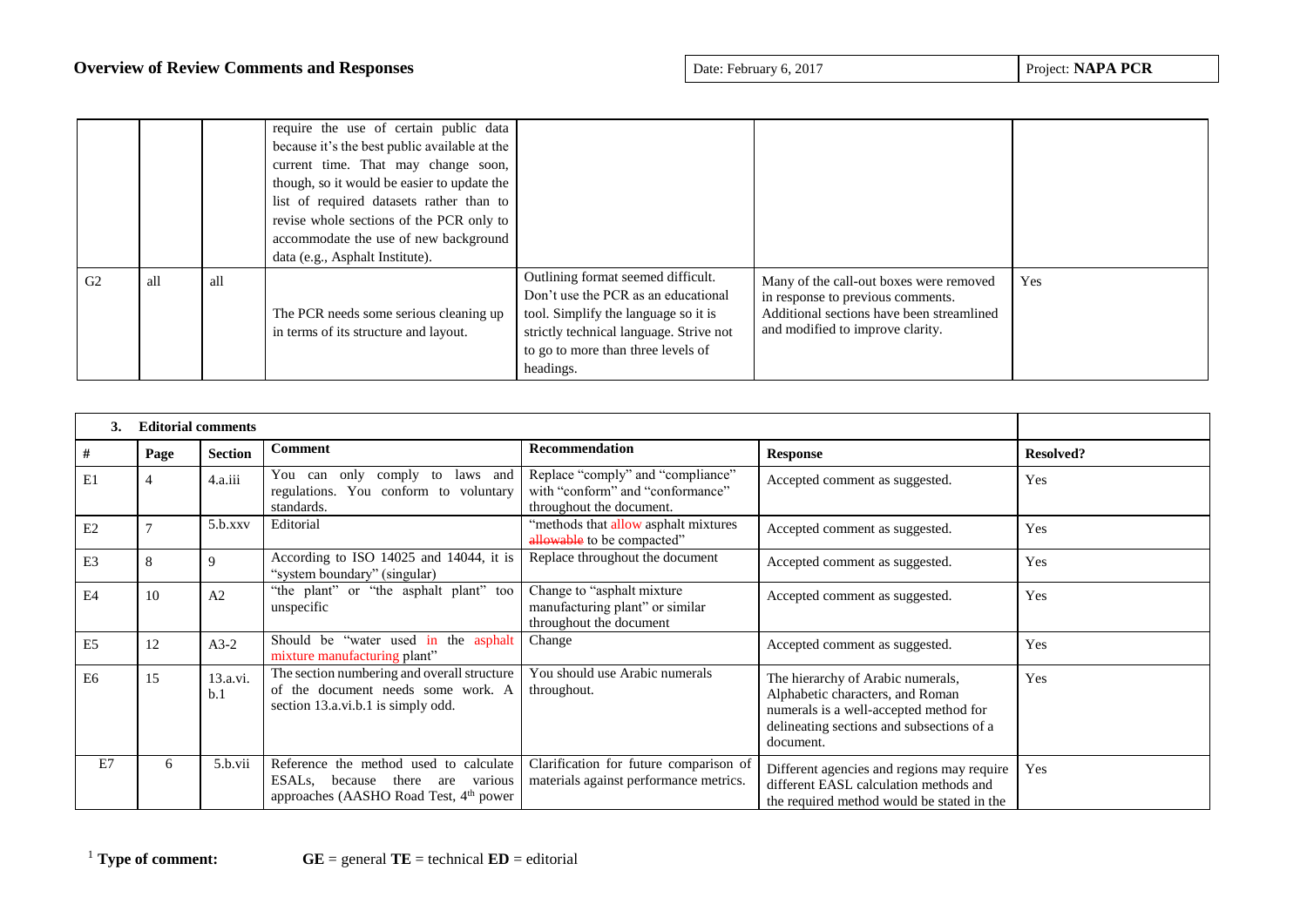|     |        |                                           | law, Caltrans, other national or state<br>methods).                                                                                                                                           |                                                                                                                                          | mix specifications. This will make<br>transparent the EASL calculation method<br>used. |     |
|-----|--------|-------------------------------------------|-----------------------------------------------------------------------------------------------------------------------------------------------------------------------------------------------|------------------------------------------------------------------------------------------------------------------------------------------|----------------------------------------------------------------------------------------|-----|
| E8  | 6      | 5.b.vii                                   | Use clearer language than "stabilize the<br>binding structure". Do you mean "to<br>prevent drain-down"? Say plainly what you<br>mean.                                                         | Clarification. I have 30<br>years <sup>?</sup><br>experience in the industry and can only<br>guess at what this phrase is trying to say. | Accepted comment as suggested.                                                         | Yes |
| E9  | 5      | 5.b and<br>through<br>out<br>docume<br>nt | Would inclusion of metric units in<br>parentheses be useful<br>for future<br>international harmonization?                                                                                     | Future compatibility.                                                                                                                    | The PCR is for the U.S. industry, which is<br>rooted in customary units.               | Yes |
| E10 | 6      | 5.b.xi                                    | "while reducing" to "while"<br>Change<br>allowing reduction" since warm mix is<br>often used as a compaction aid to extend the<br>time for compaction while mixing at normal<br>temperatures. | Doesn't adequately describe use of the<br>additive.                                                                                      | Accepted comment as suggested.                                                         | Yes |
| E11 | 6      | 5.b.xvi                                   | Put a comma after loads and another after<br>weight to clarify sentence.                                                                                                                      | Clarification.                                                                                                                           | Accepted comment as suggested.                                                         | Yes |
| E12 | $\tau$ | 5.b.xxii                                  | Drop the word "are" after the dash to be<br>consistent with other bullets                                                                                                                     | Clarification                                                                                                                            | Accepted comment as suggested.                                                         | Yes |
| E13 | $\tau$ | 5.b.xxiv                                  | See comment D. Warm mix additives are<br>not necessarily used to reduce temperature<br>of mixing.                                                                                             | Doesn't adequately describe use of the<br>additive.                                                                                      | Accepted comment as suggested.                                                         | Yes |
| E14 | $\tau$ | 5.b.xxy                                   | Correct plural/singular contradiction and<br>other problems in "methods that allows<br>asphalt mixtures allowable"                                                                            | Better reading.                                                                                                                          | Accepted as modified "methods that allow<br>asphalt mixtures."                         | Yes |
| E15 | 11     | Figure 2                                  | Change header on left side to Plant<br>Processes instead of Plant Productions                                                                                                                 | Incorrect labeling                                                                                                                       | Comment accepted as suggested. Figure 1<br>was modified.                               | Yes |
| E16 | 11     | Figure 2<br><b>Box</b><br>A3:1e           | The word "Move" appears. This most likely<br>is referring to the database/model called<br>Moves, but doesn't really belong in a<br>system boundary diagram.                                   | Clarification                                                                                                                            | Comment accepted as suggested.                                                         | Yes |
| E17 | 14     | 13.a.v.                                   | Don't see items 13 and 14 in the lists below.<br>Was numbering changed?                                                                                                                       | Unclear, potential error in document.                                                                                                    | Corrected reference.                                                                   | Yes |
| E18 | 18     | Table<br>2a                               | Need some thousands commas. And<br>consideration of significant figures (there<br>are too many figures).                                                                                      | Readability.                                                                                                                             | Comment accepted.                                                                      | Yes |
| E19 | 19     | 14a.                                      | Not sure why need to repeat ISO allocation<br>statement generically.                                                                                                                          | Unneeded commentary.                                                                                                                     | See modification T55.                                                                  | Yes |